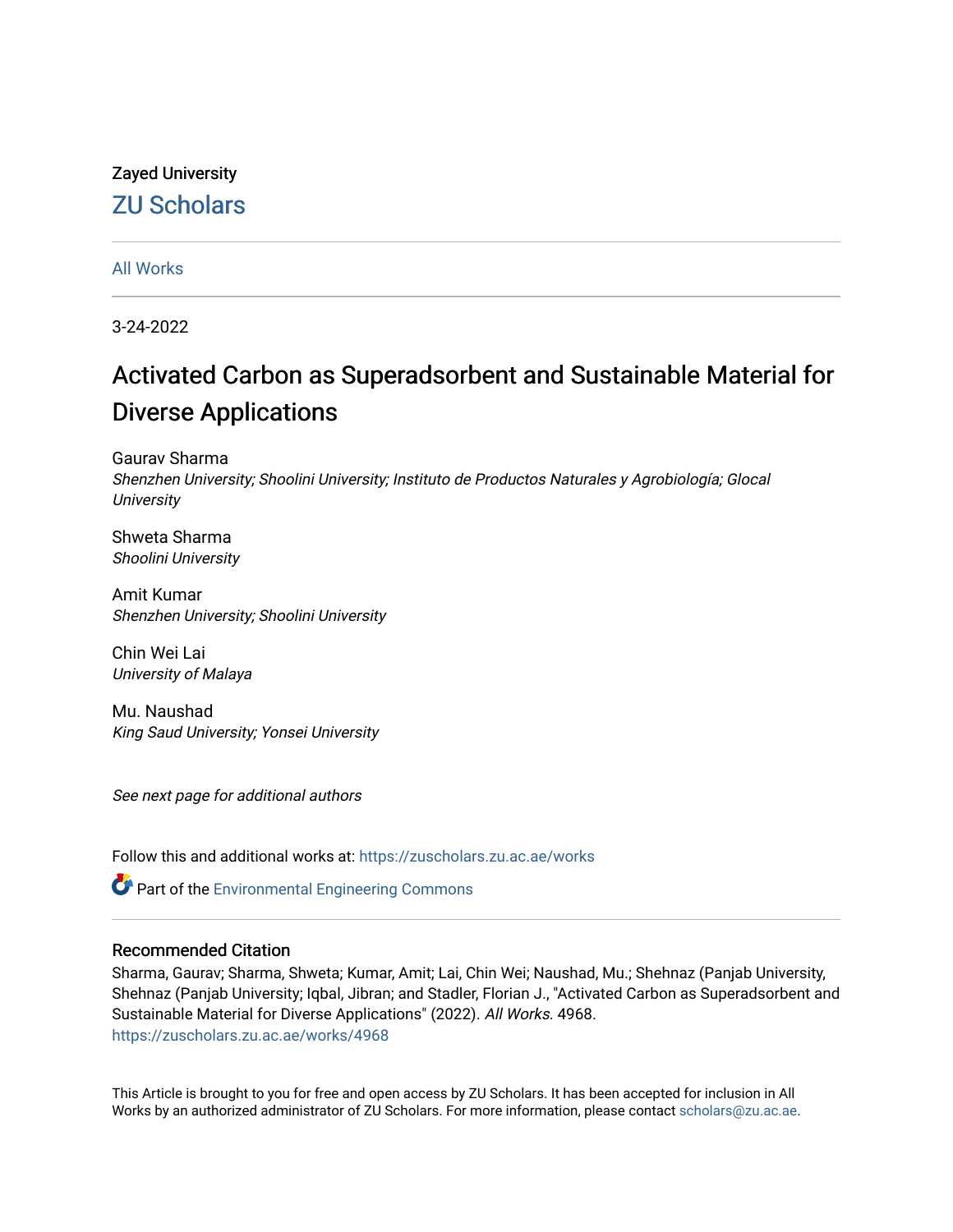# Author First name, Last name, Institution

Gaurav Sharma, Shweta Sharma, Amit Kumar, Chin Wei Lai, Mu. Naushad, Shehnaz (Panjab University Shehnaz (Panjab University, Jibran Iqbal, and Florian J. Stadler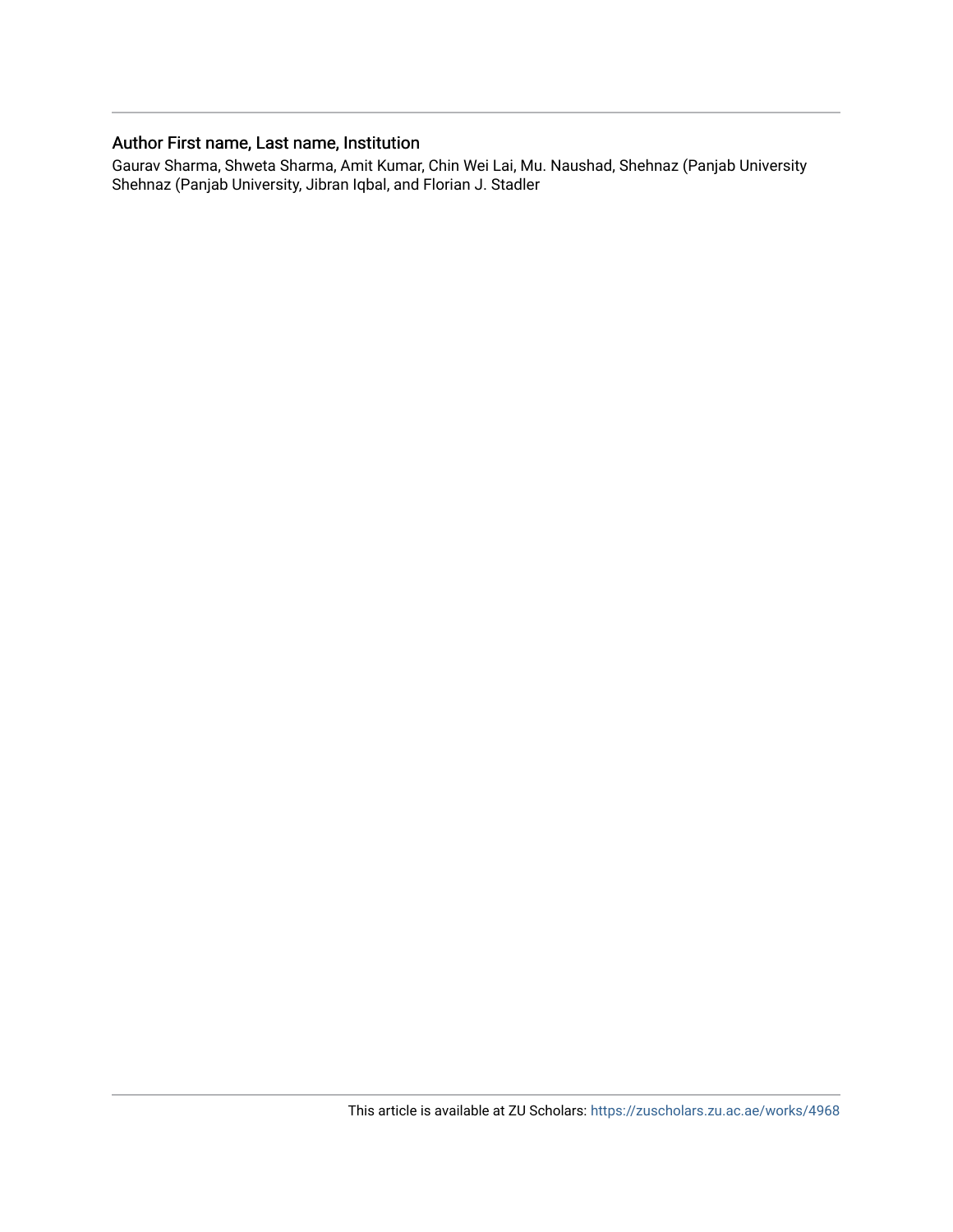

# Review Article

# Activated Carbon as Superadsorbent and Sustainable Material for Diverse Applications

Gaurav Sharma (D[,](https://orcid.org/0000-0002-7549-5015) <sup>1,2,3,4</sup> Shweta Sharma,<sup>2</sup> Amit Kumar (D, <sup>1,2</sup> Chin Wei Lai (D, <sup>5</sup> Mu. Naushad , **6,7** Shehnaz,**<sup>8</sup>** Jibran Iqbal,**<sup>9</sup>** and Florian J. Stadler **<sup>1</sup>**

 ${}^{1}$ College of Materials Science and Engineering, Shenzhen Key Laboratory of Polymer Science and Technology, Guangdong Research Center for Interfacial Engineering of Functional Materials, Nanshan District Key Laboratory for Biopolymers and Safety Evaluation, Shenzhen University, Shenzhen 518060, China

 $^2$ International Research Centre of Nanotechnology for Himalayan Sustainability (IRCNHS), Shoolini University, Solan, 173212 Himachal Pradesh, India

<sup>3</sup>Instituto de Productos Naturales y Agrobiología, Consejo Superior de Investigaciones Científicas (IPNA-CSIC), Avda. Astrofísico Fco. Sánchez 3, 38206 La Laguna, Tenerife, Spain

<sup>4</sup>School of Science and Technology, Glocal University, Saharanpur, India

 $^5$ Nanotechnology & Catalysis Research Centre (NANOCAT), Institute for Advanced Studies, University of Malaya, 50603 Kuala Lumpur, Malaysia

6 Department of Chemistry, College of Science, King Saud University, Bldg. #5, Riyadh, Saudi Arabia

 $^7$ Yonsei Frontier Lab, Yonsei University, Seoul, South Korea, Republic of Korea

 ${}^{8}$ Department of Environment Studies, Panjab University, Chandigarh-160014, India

<sup>9</sup>College of Natural and Health Sciences, Zayed University, P.O. Box 144534, Abu Dhabi, UAE

Correspondence should be addressed to Gaurav Sharma; gaurav8777@gmail.com

Received 4 October 2021; Accepted 11 January 2022; Published 24 March 2022

Academic Editor: Chinenye Adaobi Igwegbe

Copyright © 2022 Gaurav Sharma et al. This is an open access article distributed under the [Creative Commons Attribution](https://creativecommons.org/licenses/by/4.0/) [License,](https://creativecommons.org/licenses/by/4.0/) which permits unrestricted use, distribution, and reproduction in any medium, provided the original work is properly cited.

Activated carbon is a carbonaceous material with highly porous structure. Different functionalities can be introduced to its surface by various physical and chemical treatments. Various precursors can be used for the synthesis of activated carbon such as fossil fuels, agricultural wastes, and lignocellulosic wastes, etc. Number of papers have been reported in literature devoted to the synthesis, characterization, and various applications of activated carbon. Herein, in this review, special attention has been paid to the basic properties of activated carbon and its surface chemistry originated due to physical and chemical treatment. In addition, a general introduction to adsorption process, various adsorption isotherms, and adsorption kinetics is also included. A brief description of mechanism of adsorption onto activated carbon is also presented. At last, most probable applications of activated carbon such as adsorption of pollutants (e.g., dyes, heavy metal ions, pesticides, pharmaceutical waste products, and volatile organic organic), as catalyst support, anduse in food and pharmaceutical industries is also presented.

# 1. Introduction

1.1. Activated Carbon (AC). Activated carbon (AC) refers to the highly carbonaceous materials having high porosity and sorption ability produced from the wood, coconut shells, coal, and cones, etc. AC is one of the frequently used adsorbents utilized in various industries for the removal of numerous pollutants from water and air bodies. Since, AC synthesized from the agricultural and waste products, it has proved to be a great alternative to the traditionally used nonrenewable and expensive sources. For the preparation of AC, two basic processes, carbonization and activation, are used. In the first process, precursors are subjected to high temperatures, between 400 and 850° C, to expel out all the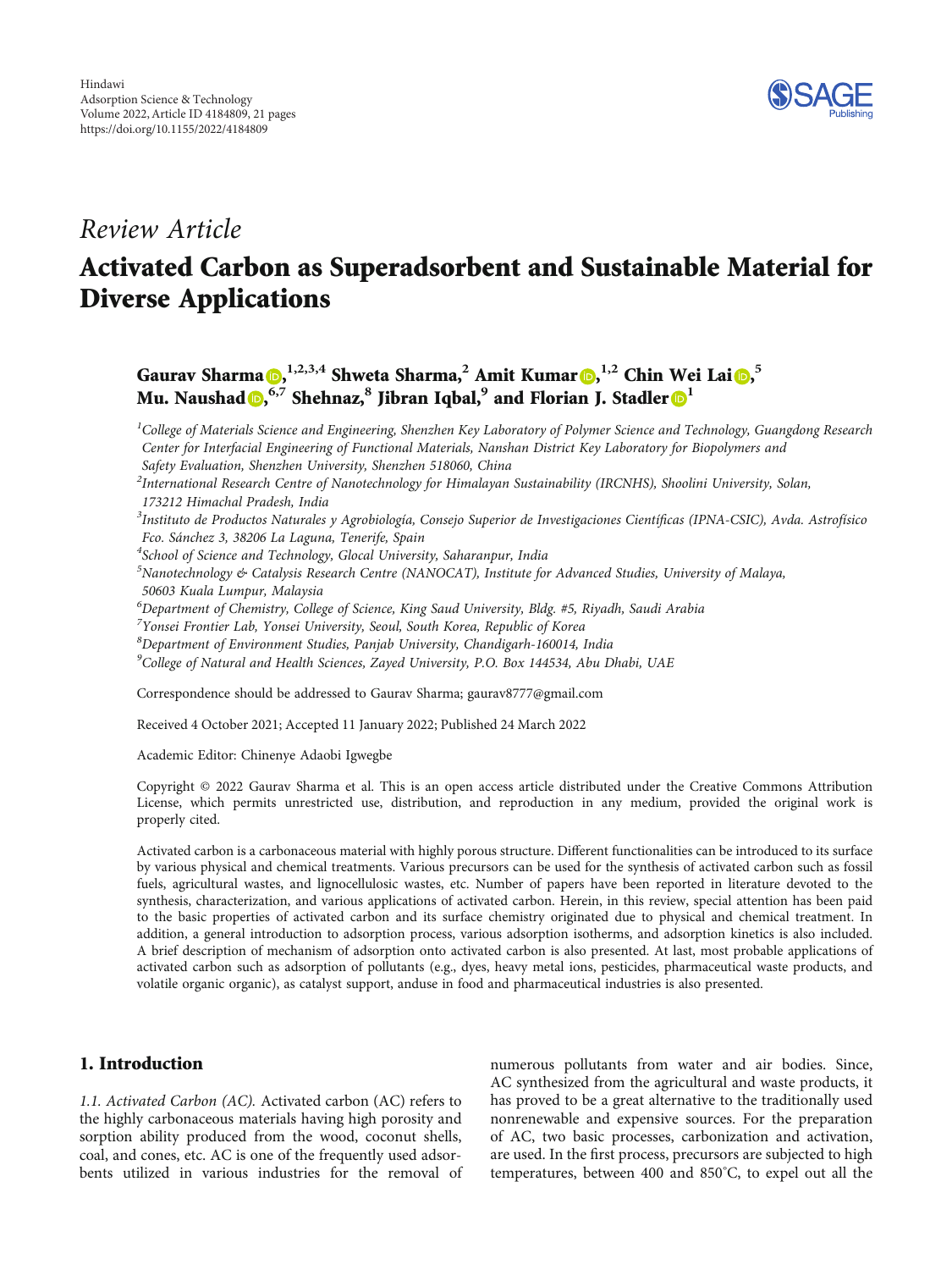volatile components. High elevated temperature removes all the noncarbon components from the precursor such as hydrogen, oxygen, and nitrogen in the form of gases and tars. This process produces char having high-carbon content but low surface area and porosity. However, the second step involves the activation of previously synthesized char. Pore size enhancement during the activation process can be categorized into three: opening of previously inaccessible pores, new pore development by selective activation, and widening of existing pores.

Usually, two approaches, physical and chemical, are used for activation to get desired surface area and porosity. Physical activation involves the activation of carbonized char using oxidizing gases such as air, carbon dioxide, and steam at high temperatures (between 650 and 900° C). Carbon dioxide is usually preferred because of its pure nature, easy handling, and controllable activation process around 800° C. High pore uniformity can be obtained with carbon dioxide activation in comparison to steam. However, for physical activation, steam is much preferred as compared to carbon dioxide since AC with relatively high surface area can be produced. Due to the smaller molecule size of water, its diffusion within char's structure occurs efficiently. Activation by steam has been found to be around two to three times higher than carbon dioxide with same degree of conversion.

However, chemical approach involves the mixing of precursor with activating agents (NaOH, KOH, and FeCl<sub>3</sub>, etc.). These activating agents acts as oxidants as well as dehydrating agents. In this approach, carbonization and activation is carried out simultaneously at comparatively lower temperature 300-500° C as compared to the physical approach. As a result, it effects the pyrolytic decomposition and, then, results in expansion of improved porous structure and high carbon yield. Major benefits of chemical over physical approach are the low temperature requirement, high microporosity structures, large surface area, and minimized reaction completion time.

The superiority of chemical activation method can be explained on the basis of a model proposed by Kim and his coworkers [[1](#page-17-0)] according to which various spherical microdomains responsible for the formation of micropores are found in the AC. On the other hand, mesopores are developed in the intermicrodomain regions. Experimentally, they formed activated carbon from phenol-based resin by chemical (using KOH) and physical (using steam) activation (Figure [1](#page-4-0)). Results showed that AC synthesized by KOH activation possessed high surface area of  $2878 \text{ m}^2/\text{g}$  as compared to  $2213 \text{ m}^2/\text{g}$  by steam activation. In addition, other factors such as pore size, surface area, micropore volume, and average pore width were all found to be better in KOH-activated conditions as compared to steam activated.

Depending upon the particle size and method of preparation, it can be categorized into three types: powered AC, granular AC, and bead AC. Powered AC is formed from fine granules having size 1 mm with average diameter range of 0.15-0.25 mm. Granular AC has comparatively larger size and less external surface area. Granular AC are used for various liquid phase and gaseous phase applications depending upon their dimension ratios. Third class: bead AC is generally synthesized from the petroleum pitch with diameter ranging from 0.35 to 0.8 mm. It is known for its high mechanical strength and low dust content. It is extensively utilized in fluidized bed applications such as water filtration due to its spherical structure.

1.1.1. Surface Chemistry of AC. Surface chemistry of AC is greatly influenced by the type of heteroatom present on its surface such as nitrogen, phosphorus, sulfur, and oxygen. The type of heteroatom present is determined from nature of activation process used. On the basis of type of group present, the surfaces of AC can be categorized into acidic and basic surfaces.

(1) Acidic AC. Groups present on the exterior surface determine the reactivity of AC. Presence of oxygen-containing compounds on the surface of AC contributes to its acidic character. Since the exterior sites constitutes the majority of adsorbent area, the concentration of such reactive groups influences the adsorption capability of AC to a great extent [\[2](#page-17-0)–[5](#page-17-0)]. Oxygen-containing acidic groups include carboxylic, quinone, carbonyl, and pyrone, etc. Carboxylic groups can also exist in the form of carboxylic anhydride [[6, 7](#page-17-0)]. Carboxylic acid, lactone, and phenolic hydroxyl groups are categorized as the sources of surface acidity. AC contains oxygen functionalities by the oxidation of gases and aqueous oxidants [[7, 8](#page-17-0)]. For the gas phase treatment, oxygen, air, steam, and carbon dioxide can be used. During such processes, low temperature oxidations results into the development of strong acidic groups. However, high temperature oxidations create weak acid groups [[9\]](#page-17-0). As compared to gas phase, liquid phase oxidation treatments can be used to introduce large amount of oxygen into the carbon moieties. Mixture of nitric acid and carboxylic acid exhibits strong oxidizing properties for introducing momentous oxygenated acidic functionalities such as carboxylic, phenolic hydroxyl, and lactone onto the AC surface [[10](#page-17-0)]. Findings have validated that oxidation of AC in gas phase enhanced mainly due to the concentration of hydroxyl and carbonyl groups present on its surface; however, oxidation in liquid phase can integrate high amount of oxygen in the form of carboxylic and phenolic hydroxyl groups onto the AC surface at comparatively much lower temperatures in comparison to the gas phase oxidation.

(2) Basic AC. Basicity of activated carbon can be related to the resonating electrons of aromatic carbon rings and basic surface functionalities (e.g., nitrogen-containing groups) that are capable of binding with protons. In addition, some oxygen-containing functionalities such as ketone, pyrone, and chromene can also result into basic AC. In basic AC, present electrons act as Lewis bases. Increase in the quantification of nitrogen-containing groups increases the adsorbing ability of AC towards carbon dioxide. Nitrogencontaining functionalities can be hosted into AC either by reaction with nitrogen-containing reagents (such as  $NH<sub>3</sub>$ , nitric acid, or amines) or activation with nitrogencontaining precursors. Basic AC interacts with acid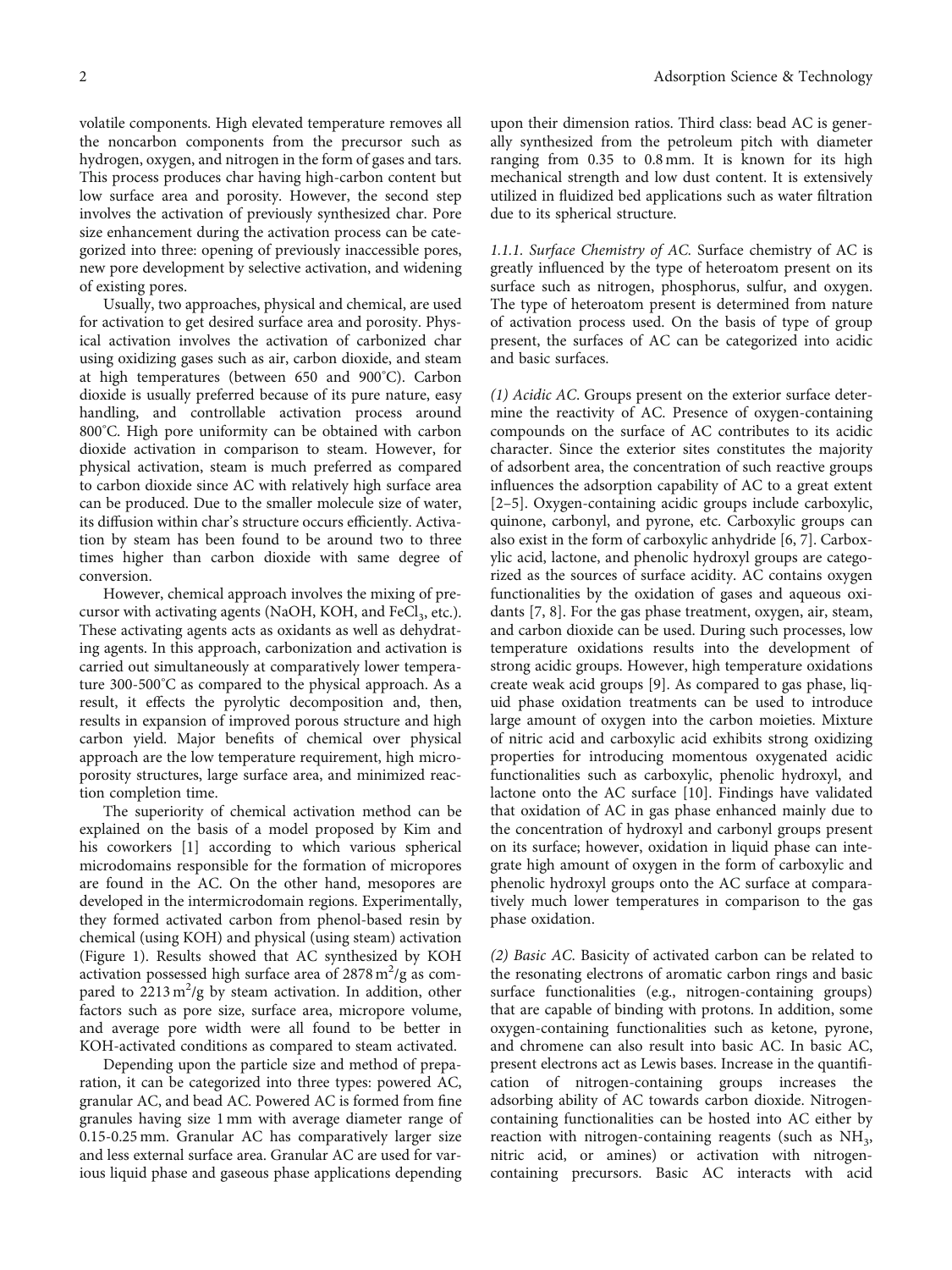<span id="page-4-0"></span>

FIGURE 1: Differences between AC prepared from steam activation (C6S9) and KOH activation (C6K9), respectively, explained in terms of microstructure model [\[1\]](#page-17-0).

molecules generally through dipole-dipole interactions, covalent bonding, and hydrogen bonding.

#### 2. General Introduction to Adsorption Process

Adsorption is a surface phenomenon involving the adsorption of adsorbate molecules onto adsorbent. Basic principle involving the adsorption process is the variable surface energy. Urge to stabilize the surface energy results into interactions between the adsorbent surface and adsorbate molecules. Adsorption of pollutants onto adsorbent depends upon number of factors such as temperature, solution pH, adsorbate concentration, contact time, coexisting ions, temperature, and surface properties of adsorbent including maximum available surface area, pore size, and pore distribution. Adsorption can be classified into two categories: physical and chemical based on the type of interactions between adsorbate and adsorbent molecules. Chemical adsorption is categorized by the chemical interactions involving exchange of electrons between the two phases, thus forming permanent bonds and resulting in an irreversible process. However, physical adsorption involves the electrostatic, *π*-*π* interactions, Vander-Waal's interactions, or H-bonding, resulting into a reversible process [[11, 12](#page-17-0)]. Figure [2](#page-5-0) presents the basic terminologies used in adsorption process.

The electrical characteristics of adsorbent surface can easily be determined using two methods; point of zero charge (PZC) and isoelectric point (IEP). PZC determines the solution pH at which the surface charge equals to zero. It can be determined using pH drift method or potentiometric titration, etc. However, IEP occurs when the electrokinetic parameter at shear planes equals to zero. Major difference between the two

is that the IEP determines only the external surface charge of adsorbent but PZC determines its internal as well as external surface charge. Difference of the two determines the internal surface charge of adsorbent.

During the adsorption experiments, the efficient performance of adsorbent is determined by its adsorption capacity which can be calculated using equation:

$$
q_e = \frac{(C_0 - C_e)}{m} V,\tag{1}
$$

where  $C_0$  is the initial concentration of adsorbate in mg/L;  $C_e$  is the equilibrium concentration of adsorbate in mg/L; *m* represents the mass of adsorbent in grams; and *V* denotes the volume of total reaction solution in liters. *m*/*V* is defined to be the solid to liquid ratio. In addition, percent adsorption is also used for denoting the total adsorption occurred during a process which can be calculated using the formula [[14](#page-17-0)]:

% Adsorption = 
$$
\frac{(C_0 - C_t)}{C_t} \times 100,
$$
 (2)

where  $C_0$  represents the initial concentration of adsorbate in mg/L and  $C_t$  is the concentration of adsorbate at time  $t$ (minute) in mg/L. To some extent, percent adsorption causes error in the observation, so mostly,  $q_e$  is preferred over it.

Number of techniques has been put forward for environmental remediation purposes such as osmosis, photocatalysis, membrane filtration, and adsorption; out of all, adsorption has been found to be quite effective due to the low cost production of adsorbents, high efficiency, simple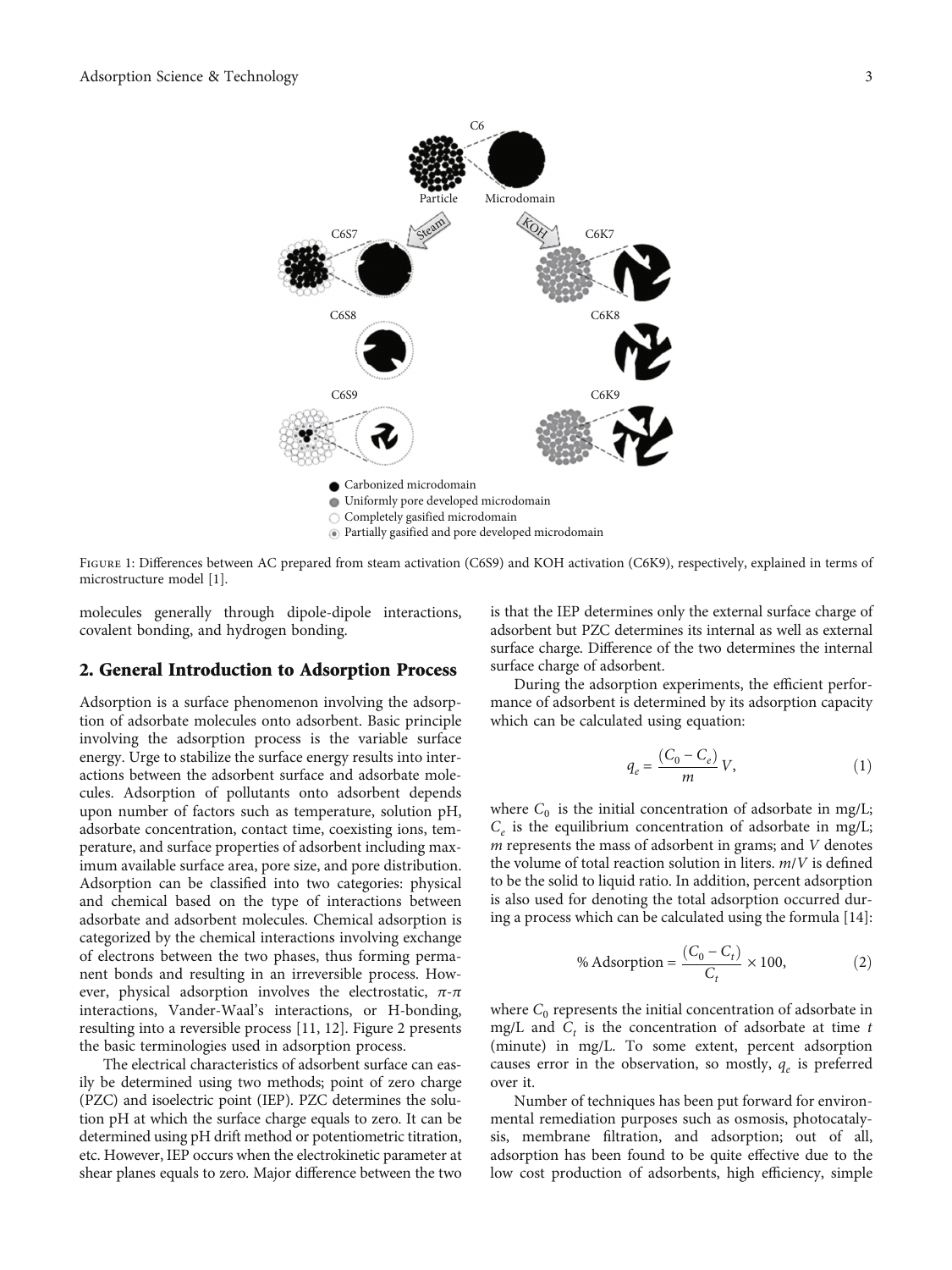<span id="page-5-0"></span>

Figure 2: Basic terminologies used in adsorption process [[13\]](#page-17-0).

designing, and insensitivity to toxic pollutants, etc. This method not even produce toxic side products at the end of reaction. Number of toxic pollutants such as pesticides, organic dyes, metal ions, gases, and PPCPs can be removed using this technique. Table [1](#page-6-0) presents the different carbon precursors and their surface area being used for adsorption of various pollutants.

2.1. Adsorption Isotherm. Adsorption isotherms help in evaluating the mechanism of adsorption of adsorbate molecules onto the adsorbent. In addition, models aids in determining the maximum adsorption capacity of adsorbent. Adsorption can be mono-layered or multilayered depending upon the type of interactions between adsorbate and adsorbent that can be easily determined from the Langmuir and Freundlich isotherm models, respectively. In addition to these two, some other isotherm models commonly used are Temkin, Redlich-Peterson, and Dubinin-Radushkevich isotherm model. Table [2](#page-6-0) shows the linear equations and significance of various adsorption isotherm and kinetic models.

2.1.1. Langmuir Isotherm Model. Langmuir isotherm model assumes the adsorption of adsorbate molecules onto energetically homogeneous sites. It also generalizes that the interaction occurs by monolayer adsorption onto the adsorbent surface [\[28](#page-18-0), [29](#page-18-0)]. Equations explaining this model have the linear as well as nonlinear forms and these are:

$$
q_e = \frac{q_m K_a C_e}{1 + K_a C_e}
$$
 [Non-linear form],  
\n
$$
\frac{C_e}{q_e} = \frac{C_e}{q_m} + \frac{1}{K_a q_m}
$$
 [Linear form], (3)

where  $q_e$  is the adsorption capacity of adsorbent at equilibrium in mg/g;  $q_m$  represents the maximum adsorption capacity in mg/g;  $K_a$  is the Langmuir constant in L/mg; and  $C_e$  is the equilibrium concentration of adsorbate in mg/L.

2.1.2. Freundlich Isotherm Model. Compared to Langmuir isotherm, Freundlich isotherm model assumes the adsorption of adsorbate molecules onto energetically heterogeneous sites. This model explains the multilayered adsorption of adsorbate. This model can be represented by the nonlinear equation as:

$$
q_e = K_f C_e^{1/n}.\tag{4}
$$

The linearized form of Freundlich isotherm model is

$$
\ln q_e = \ln K_f + \frac{1}{n} \ln C_e,\tag{5}
$$

where  $q_e$  is the amount of metal ion adsorbed at equilibrium time (mg/g),  $C_e$  is the equilibrium concentration of dye in solution (mg/L),  $K_f$  is the capacity of the adsorbent, and *n* is the intensity of adsorption constant for Freundlich. The plot of ln  $q_e$  versus ln  $C_e$  is employed to determine the  $K_f$ and *n* from intercept and slope, respectively.

2.2. Adsorption Kinetics. Number of governing mechanisms such as mass transfer coefficient, chemical reaction, or diffusion control generalize the adsorption kinetic models. Kinetic studies help in determining the best reaction conditions for undertaking the adsorption experiment for full-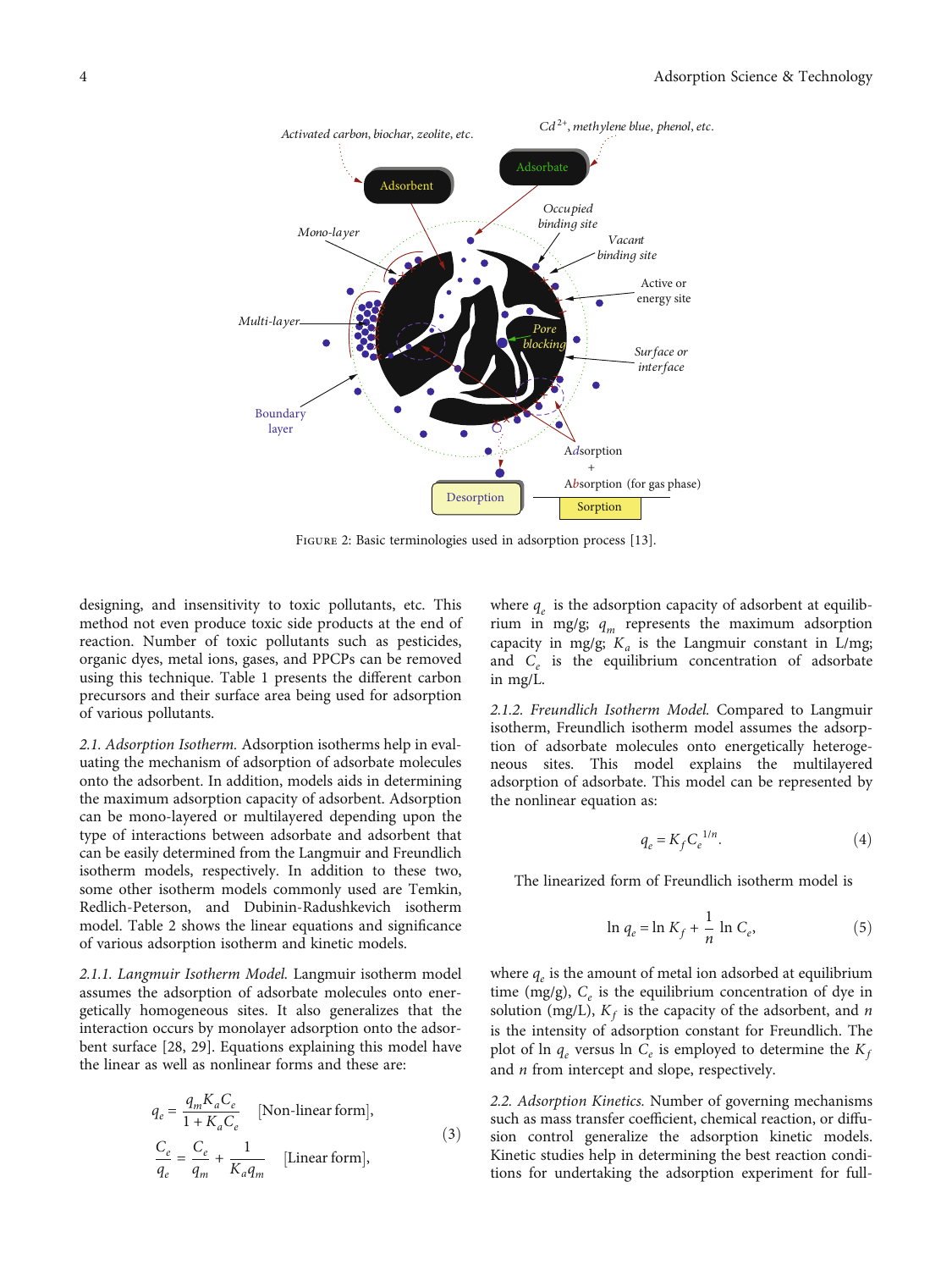#### <span id="page-6-0"></span>Adsorption Science & Technology 5

| Precursor                                            | Surface area<br>$(m^2/g)$ | Adsorbate       | Maximum adsorption<br>capacity (mg/g) | Reference |
|------------------------------------------------------|---------------------------|-----------------|---------------------------------------|-----------|
| Banana peel                                          | < 1038                    | Malachite green | 22.5                                  | $[15]$    |
| Coconut shell                                        | 951.84                    | Phenol          | 23.745                                | $[16]$    |
| Coal-derived carbon                                  | 936                       | NO.             |                                       | $[17]$    |
| Macadamia nut shell                                  | 1524                      | Tetracycline    | 455.33                                | $[18]$    |
| Char and by-products from woody biomass gasification | 776.46                    | Rhodamine B     | 189.83                                | $[19]$    |
| Grape bagasse                                        | 1455                      | Cu(II)          | 43.47                                 | $[20]$    |
| Cocoa shell                                          | 619                       | Diclofenac      | 63.47                                 | $[21]$    |
| Sucrose                                              | 1534                      | Methylene blue  | 704.20                                | $[22]$    |
| Grape processing industry waste                      | 1455                      | Metanil yellow  | 386                                   | $[23]$    |
| Longan seed                                          | 1511.80                   | Cr(VI)          | 169.49                                | $[24]$    |
| Walnut wood                                          | 42.770                    | Pb(II)          | 58.823                                | $[25]$    |
| Date seeds                                           | 798.38                    | CO <sub>2</sub> | 141.14                                | $[26]$    |
| Pistachio wood waste                                 | 1448                      | Hg(II)          | 202                                   | $[27]$    |

Table 1: Activated carbon precursors utilized for adsorption of various adsorbates.

Table 2: Linear equation and significance of various isotherm and kinetic models.

| Model                   | Equation                                                                     | Significance                                                                                 | Plots                       |
|-------------------------|------------------------------------------------------------------------------|----------------------------------------------------------------------------------------------|-----------------------------|
| Langmuir                | $\frac{C_e}{C_e} = \frac{C_e}{C_e} + \frac{1}{C_e}$<br>$q_e$ $q_m$ $K_a q_m$ | Signifies monolayer adsorption of adsorbate<br>molecules onto adsorbent                      | $C_e$ vs. $C_e/q_e$         |
| Freundlich              | $\ln q_e = \ln K_f + \frac{1}{n} \ln C_e$                                    | Surface heterogeneity and exponential distribution<br>of active sites and their energies     | Log $C_e$ vs. log $q_e$     |
| Pseudofirst-order       | $\log (q_e - q_t) = \log q_e - \frac{k_1}{2.303} t$                          | Adsorption at the solid-liquid interface                                                     | Time vs. $\log (q_e - q_t)$ |
| Pseudosecond-order      | $\frac{t}{q_t} = \frac{1}{k_2 q_e^2} + \frac{t}{q_t}$                        | Rate-limiting step in adsorption is controlled by<br>chemical interactions                   | Time vs. $t/q_t$            |
| Intraparticle diffusion | $q_t = k_{id} t^{0.5}$                                                       | Rate-limiting step includes the transference of<br>solute from solution into adsorbent pores | $q_t$ vs. $t^{0.5}$         |

scale batch process. Adsorption kinetics demonstrates the rate of solute uptake and the mechanism of how this rate govern the residence time of adsorbate at the interface of solution. Number of models can be utilized for analyzing the kinetic data such as seudo-first-order, pseudo-secondorder, intraparticle diffusion model, and Elovich model.

2.2.1. Pseudo-first-Order Kinetics. Pseudo-first-order kinetic model explains the adsorption at the solid-liquid interface. The linearized form of pseudo-first-order kinetic model can be formulated as [[30](#page-18-0)]:

$$
\log (q_e - q_t) = \log q_e - \frac{k_1}{2.303}t,\tag{6}
$$

where  $q_e$  and  $q_t$  represents the adsorption capacity of adsorbent at equilibrium and time  $t$  in mg/g, respectively,  $k_1$  is the pseudofirst-order rate constant, and *t* is the contact time (minute). Linear plot of log  $(q_e - q_t)$  versus *t* gives the value of  $k_1$  and  $q_e$  which can be calculated from its slope and intercept, respectively.

2.2.2. Pseudo-second-Order Kinetics. Pseudo- second-order kinetic model assumes that the rate-limiting step in adsorption is controlled by chemical interactions between adsorbate and adsorbent molecules. Differential form of this model can be explained by the following equation [\[31, 32\]](#page-18-0):

$$
\frac{dq_t}{dt} = k_2(q_e - q_t)^2,\tag{7}
$$

where  $k_2$  represents the pseudo-second-order rate constant  $(g (mg min)<sup>-1</sup>)$ . The linearized form of this model is [[33](#page-18-0)]:

$$
\frac{t}{q_t} = \frac{1}{k_2 q_e^2} + \frac{1}{q_e} t.
$$
 (8)

Linear plot of  $t/q_t$  versus *t* gives the value of  $q_e$  and  $k_2$ which can be calculated from its slope and intercept, respectively.

2.2.3. Intraparticle Diffusion Method. The intraparticle diffusion model specifies that rate-limiting step involves the transference of solute from the solution into the adsorbent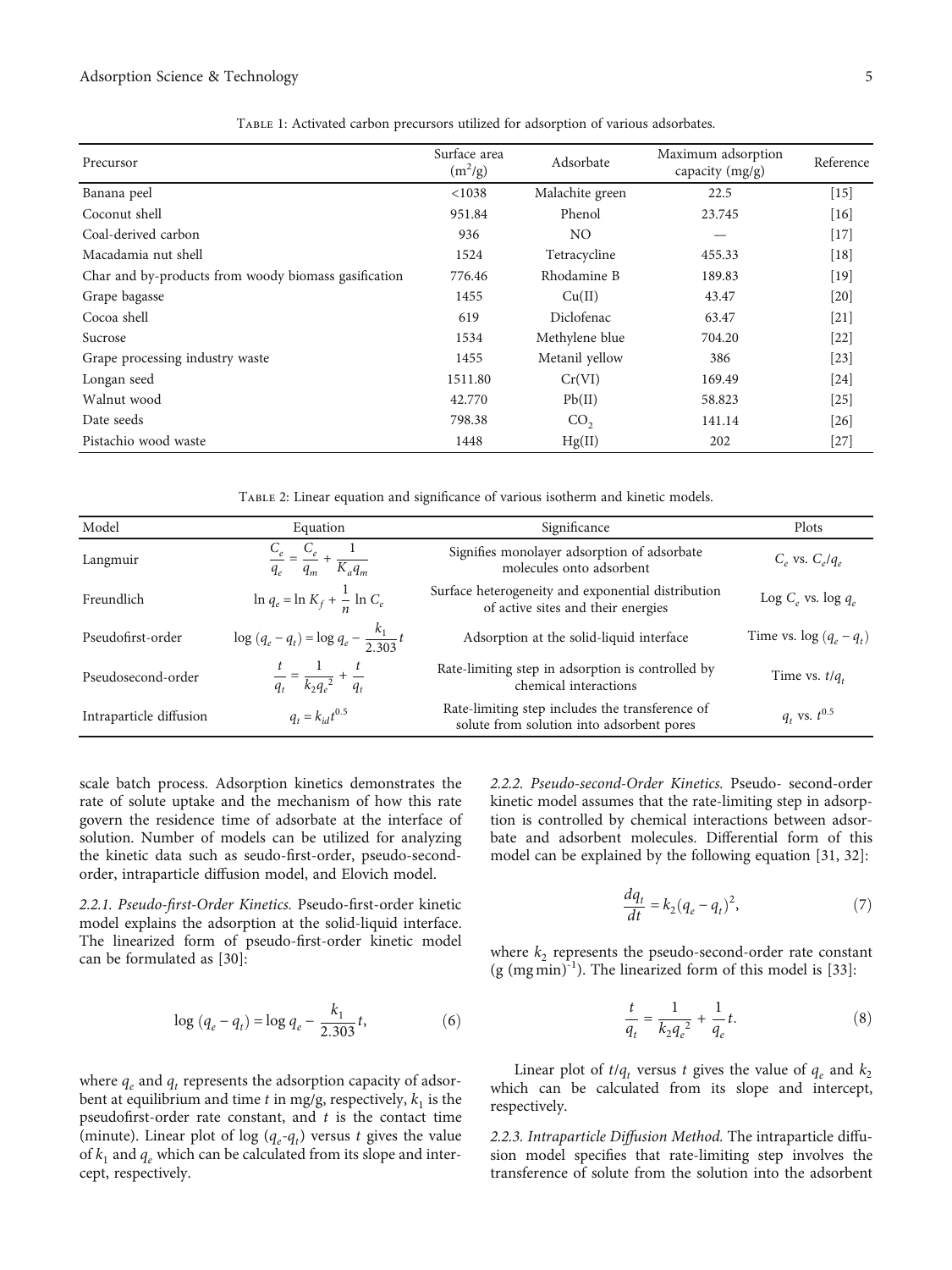where  $q_t$  is the adsorption capacity at time *t*,  $t^{0.5}$  is the halflife time in second, and  $k_{id}$  (mg/g min<sup>0.5</sup>) is the rate constant of intraparticle diffusion. To find out the rate constants, plot  $q_t$  versus  $t^{0.5}$  gives a linear relationship, and  $k_{id}$  can be determined from the slope of the plot.

amount of adsorption varies proportional with  $t^{1/2}$  inspite with the contact time, and this can be expressed as [\[34\]](#page-18-0).

2.3. Thermodynamic Studies. Thermodynamic studies help in determining (a) type of adsorption; either physical or chemical (b) randomness; (c) exothermic or endothermic nature; and (d) spontaneity of the adsorption reaction taking place. All these factors can be determined from the following presented equations [[33](#page-18-0), [35](#page-18-0)]:

$$
\Delta G^{0} = -RT \ln K_{C},
$$
  
\n
$$
\Delta G^{0} = \Delta H^{0} - T\Delta S^{0},
$$
  
\n
$$
\ln K_{C} = -\frac{\Delta H^{0}}{R} \times \frac{1}{T} + \frac{\Delta S^{0}}{R},
$$
\n(10)

where *R* is the universal gas constant 8.3144 J/(mol $\times$ K) and *T* is the operational temperature in kelvin. Value of  $\Delta G^0$ (Gibbs free energy change) can be calculated directly from Equation ([8](#page-6-0)); however,  $\Delta S^0$  (Change in entropy) and  $\Delta H^0$ (change in enthalpy) are determined from the intercept and slope of the thermodynamic graph plotted between ln  $K_C$  and 1/*T*. In addition,  $K_c$  is determined from the adsorption-isotherm constants. Δ*G*<sup>0</sup> is expressed in J/mol and temperature in *K*.

#### 3. Mechanism of Adsorption onto AC

Mechanism of adsorption of various pollutants onto AC is very important to be elaborated. Mainly four processes are involved; (a) bulk transfer, (b) film diffusion, (c) pore diffusion, and (d) intraparticle diffusion. Bulk transfer involves the transport of adsorbate molecules in the solution phase and occurs instantaneously. In the film diffusion form, the adsorbate molecules are transferred to the external surface of adsorbent molecule by hydrodynamic boundary. Pore diffusion involve the transference of adsorbate molecules into the pores of adsorbent, thus decreasing the overall adsorption rate. Lastly, intraparticle diffusion involves the diffusion of adsorbate molecules from exterior of adsorbent into the pores of adsorbent and also along the pore-wall surfaces [\[36](#page-18-0)]. Figure [3](#page-8-0) presents the probable adsorption mechanism.

Various interactions play an important role in their adsorption such as bonding, electrostatic, and *π*-*π* and n*π* interactions [\[37\]](#page-18-0). *π*-*π* interactions, also known as *π*-*π* electron donor-acceptor interactions, exist between *π*-electrons of AC and adsorbate molecules. Presence of electron withdrawing groups at the edges and surface of AC results into appreciable drop in the  $\pi$  electron density. Removal

of metal cations by AC is generally favored by C*π*-cation interactions that exists between the *π*-electron cloud of AC and metal cations. For example, in 2015, Tran et al. synthesized biochar having properties similar to that of AC from orange peels by pyrolysis. Adsorption of cadmium ions onto biochar surface followed the C*π*-cation interactions with maximum adsorption capacity of 114.69 mg/g [[38](#page-18-0)]. The adsorption of metal cations has been found to be strongly dependent upon the solution pH as observed by Bui and Choi [[39](#page-18-0)].

In addition to the above-reported interactions, hydrogen bonding also plays an important role in the adsorption of organic aromatic compounds onto AC. These interactions exist between the functional groups such as N-H in atrazine and O-H in paracetamol of the adsorbent and AC. Considering particular mechanism, O-H groups present on the surface of AC form hydrogen bond with the functional groups present in the organic adsorbates. Net intensity of the interactions regulates the magnitude of adsorption. In this mechanism, some complexes between solvent molecules and surface oxides are formed, which could block the migration of the solute molecules from the outside to the micropore structure of AC [[40](#page-18-0)]. These interactions are highly temperature dependent as they vanish with the increase in temperature due to rise in kinetic energy of the adsorbed molecules.

## 4. Adsorption of Various Pollutants onto Activated Carbon-Based Materials

4.1. Heavy Metals. Metals having atomic weight between 63.5 and 200.6 g/mol are categorized into heavy metals [[41](#page-18-0)]. Fertilizer, paper, pesticide, tannery, and battery industries are the major contributor for the addition of heavy metals into the environment directly or indirectly. Heavy metals are nonbiodegradable in nature and accumulate in living organisms and most of heavy metal ions are known to be toxic or carcinogenic in nature such as mercury, cobalt, cadmium, and lead [\[42](#page-18-0)–[44\]](#page-18-0).

Zinc is a transition metal with atomic number 30 which is quite essential for human health. Intake of zinc in excess amount causes serious issues such as skin irritations, stomach cramps, nausea, vomiting, and anemia. Another one is mercury which is neurotoxin that causes damage to the central nervous system. High concentrations of mercury cause impairment of pulmonary and kidney function, chest pain, and dyspnea, etc. One most common disease caused by the presence of mercury is Minamata Bay [\[45\]](#page-18-0). In addition to mercury, lead can also cause central nervous system damage. It can also affect the kidney, liver, and reproductive system and malfunctions the brain activities. The toxic side effects are anemia, headache, dizziness, insomnia, weakness of muscles, and renal damages [[46](#page-18-0)]. Chromium occurs in environment in mainly two states:  $Cr(III)$  and  $Cr(VI)$ , out of which is Cr(VI) which is highly toxic [\[47\]](#page-18-0). It affects human physiology, gathers in the food chain, and causes many health issues ranging from simple skin irritation to lung carcinoma [\[48\]](#page-18-0). Table [3](#page-9-0) summarizes the adsorption of heavy metal ions onto activated carbon derived from various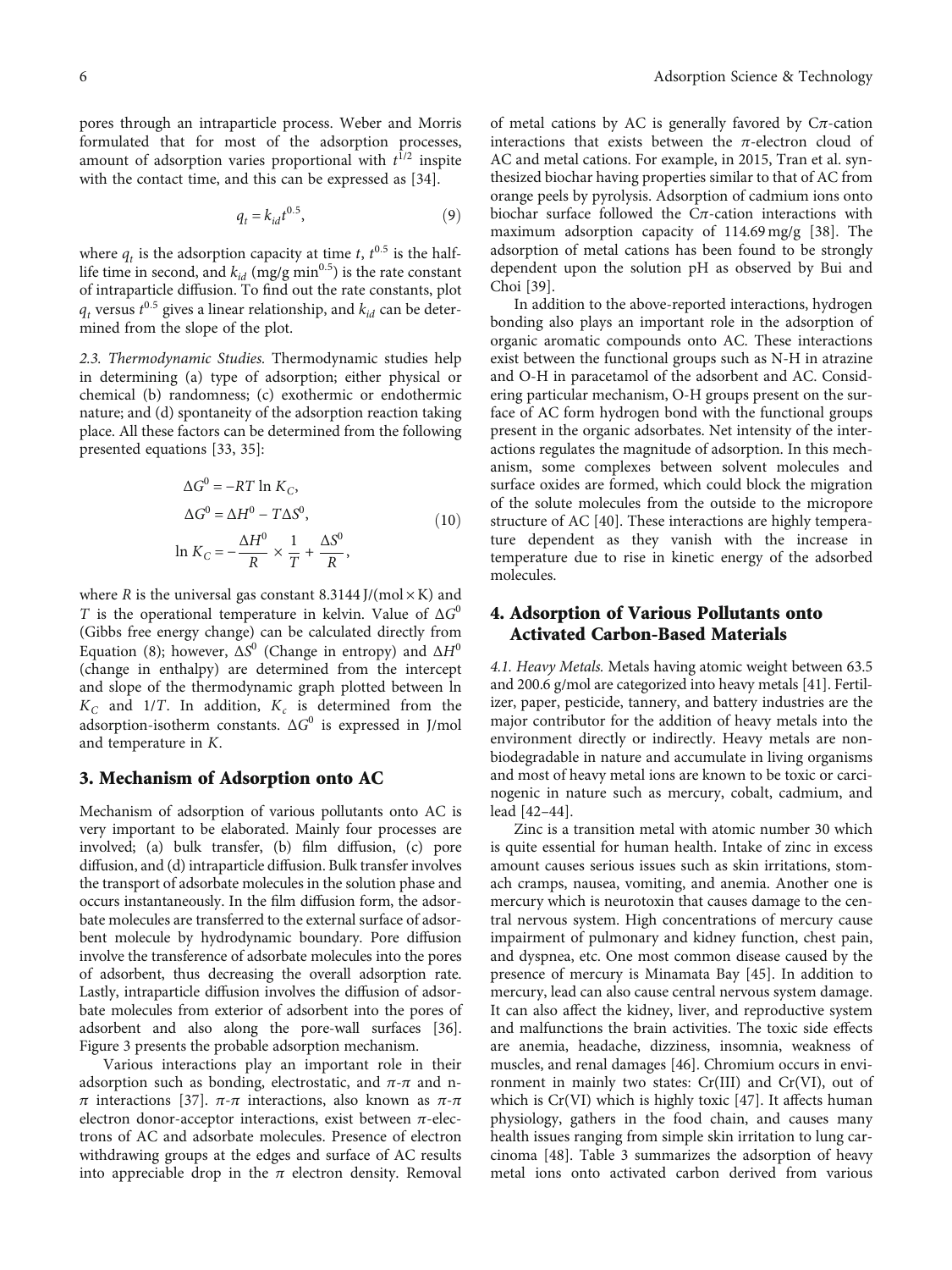<span id="page-8-0"></span>

Figure 3: Possible interactions between various pollutants and activated carbon.

sources with their maximum adsorption capacity and reaction conditions.

Metal ions interact with AC through C*π*-cation interactions and thus get adsorbed onto its surface and into the pores. A number of papers have been reported in the literature that mark the utilization of C*π*-cation interactions for the adsorption of heavy metal ions onto AC. Production of AC from rapeseed was used for the removal of lead ions from aqueous effluents. For providing an evidence for the involvement of  $C_{\pi}$ -Pb(II) interactions, FTIR analysis was carried out. Disappearance of characteristic peak of C=O at 1710 cm<sup>-1</sup> after adsorption of Pb(II) ions showed the complexation with C*π*-cation interactions [[49](#page-18-0)].

In another study, AC synthesized from coconut shell was utilized for the adsorption of Pb(II) ions from aqueous solution. Adsorption was reported to be strongly dependent upon solution pH, and maximum was observed at pH 4.5 with maximum adsorption capacity of 26.50 mg/g. Reaction was found to be endothermic as generalized by thermodynamic analysis [\[50\]](#page-18-0). AC synthesized from coirpith was chemically activated and utilized for the adsorption of Ni(II) ions from aqueous solution. The concentration ratio

of carbon/nickel ions affected the adsorption rate to a great extent. pH studies revealed the maximum adsorption of Ni(II) ions in the basic medium and consequently showed desorption ability in acidic environment of HCl. Maximum adsorption capacity of coirpith-designed activated carbon was 62.5 mg/g [[51](#page-18-0)].

Adsorption of Pb(II) and Cd(II) ions onto AC preactivated by physical (steam) and chemical treatment  $(H_3PO_4)$ and KOH) was studied by El-Hendawy. Out of the three activation treatment processes,  $H_3PO_4$  chemical treatment activation was found to be the most effective with maximum adsorption capacity of 139 mg/g for Pb(II) and 129 mg/g for Cd(II). Pb(II) ions were removed or adsorbed in preference to Cd(II) ions due to their lower solubility and lower pH requirement for complexation [[52](#page-18-0)]. Another group of researchers, Ameh synthesized activated carbon by chemical treatment with NaOH and utilized it for the adsorption of Cu(II) and Cd(II) ions. Maximum adsorption capacity calculated from Langmuir isotherm for Cu(II) and Cd(II) ions was 118.06 and 88.42 mg/g, respectively. Adsorption capability was found to be strongly dependent upon the adsorbent dosage [\[53](#page-18-0)].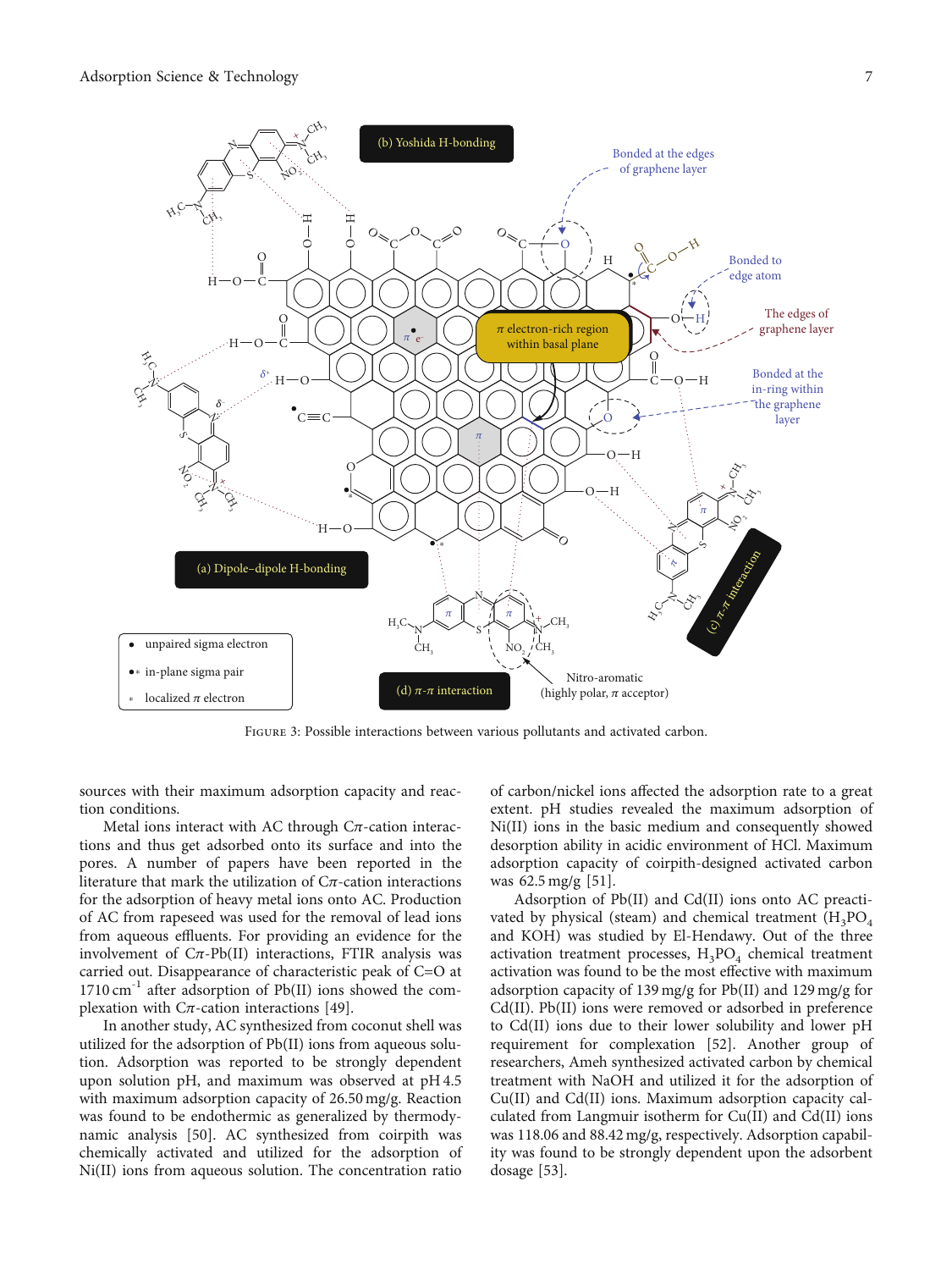| Activated carbon derived from | Adsorbate | Maximum adsorption capacity (mg/g) | Reaction conditions                                                                 | Reference |
|-------------------------------|-----------|------------------------------------|-------------------------------------------------------------------------------------|-----------|
| Coconut                       | Cd(II)    | 10.716                             | Concentration = $500 \text{ mg/dm}^3$<br>Temperature = $303 K$<br>$Mass = 20 g/dm3$ | $[54]$    |
| Coconut coirpith              | Cd(II)    | 93.4                               | Temperature = $303 K$<br>$pH = 5.0$                                                 | $[55]$    |
| Apricot stone                 | Cr(VI)    | 34.70                              | $pH = 1$<br>Temperature = $298.15$<br>$Mass = 0.1 g$                                | [56]      |
| Fertilizer waste              | Pb(II)    | 1110.6                             | $pH = 4$<br>Concentration = $5 \times 10^{-2}$ M                                    | $[57]$    |
| Bagasse (agricultural waste)  | Zn(II)    | 31.11                              | Temperature = $298.15 K$<br>$pH = 4.5$                                              | [58]      |
| Potato peels                  | Pb(II)    | 171                                |                                                                                     | $[59]$    |

<span id="page-9-0"></span>Table 3: Adsorption of heavy metal ions onto activated carbon derived from various sources with their maximum adsorption capacity and reaction conditions.

4.2. Pesticides. Pesticides are defined as the group of chemical or biological compounds having antimicrobial and disinfectant properties applied intentionally against various microbes and pests comprising insects, weeds, birds, mammals, and nematodes, etc. It help in increasing the productivity, processing, storage, and transport of diverse variety of food [\[60\]](#page-19-0). Specifically, pesticide is characterized by its exceptional chemical structure established to mimic and substitute specific molecules to the targeted pests, which offer a lethal disruption to the anticipated biological reactions [[61](#page-19-0)]. Pesticides actually helps in diminishing the effect of unwanted microbes or other agents and helps in fulfilling the ever increasing food demands due to increasing world population. These can be applied to the agricultural field in the form of herbicides, insecticides, ovicides, rodenticides, fungicides, avicides, nematicides, and bactericides, etc [[62](#page-19-0), [63](#page-19-0)]. Pesticides can be classified in accordance to their physicochemical properties and targeted implications as presented in Figure [4](#page-10-0).

Recent decades have marked the advent of pesticide practice as an agricultural repellant, fumigant, defoliant, or sterilant and has inferred as the most challenging tasks, due to which gained high momentum and popularity across the world [[64](#page-19-0)]. Diverse purification or treatment techniques such as precipitation, flotation, sedimentation, membrane processes, filtration, coagulation–flocculation, biological process, adsorption, electrochemical techniques, chemical reactions, and ion exchange with variable level of success have augmented a dramatic progress in the scientific community [[65](#page-19-0)–[68](#page-19-0)]. Among them, adsorption process is documented as the most effective and auspicious approach in the wastewater treatment processes. Table [4](#page-11-0) shows various forms of AC used for removal of pesticides with their maximum adsorption capacity.

2,4-Dichlorophenoxyacetic acid (2,4-D) is an herbicide that is used for the careful control of broadleaf weeds. Hameed et al. studied its removal from aqueous solution by employing AC treated with  $KOH/CO<sub>2</sub>$  for physiochemical activation. Various adsorption isotherms were employed, and results showed that Langmuir data fitted best. Maximum adsorption capacity calculated was 238.10 mg/g. Herbicide initial concentration was of greater influence as compared to solution pH and other factors [[69](#page-19-0)]. In 2006, Chingombe et al. [[70](#page-19-0)] described the heat treatment via annealing the AC in a reactor that enhanced the micropore content, thus increasing the surface area from 790 to  $960 \text{ m}^2/\text{g}$  due to the reduction in oxygen-containing functional groups. Such enhancement in surface area increased the uptake of 2,4-dichlorophenoxyacetic acid and benzolin onto its heat-treated AC. Adam et al. investigated the adsorption of a fungicide, propiconazole under two different activation treatments, one by basic treatment (NaOH) and other by acidic treatment (HNO<sub>3</sub> and  $H_2O_2$ ). Results presented that acidic treatment of AC decreased its adsorption abilities. Actually, acidic groups increased the oxygencontaining functionalities onto the surface that showed negative effect on adsorption of propiconazole as a result of which the adsorption capacity decreased [[71](#page-19-0)]. Yoo et al. stated that nitric acid-treated AC increased the concentration of carboxylic groups onto its surface for the treatment. However, this treatment did not mark any strong effect on the adsorption rate of oligosaccharides (carbohydrate compounds) from aqueous solutions [\[72\]](#page-19-0).

4.3. Pharmaceutical and Personal Care Products (PPCPs). Number of possible routes has been put forward for designating the sources responsible for the enhancement of pharmaceutical pollution which includes incomplete metabolized and excreted drugs in the urine and feces, which enter into the water system. Other feasible source is the spare, or expired drugs, that may be dumped into toilets. Few drugs are not easily degradable and thus persist in the water system. Adverse effects of PPCPs include aquatic toxicity, genotoxicity, and endocrine disruption. Additionally, presence of trace amount of PPCPs in drinking water is also a public health concern, as little is known about probable chronic health issues related to long-term ingestion of mixtures of such compounds through drinking water. Table [5](#page-12-0) presents the adsorption of various pharmaceutical and personal care products onto AC.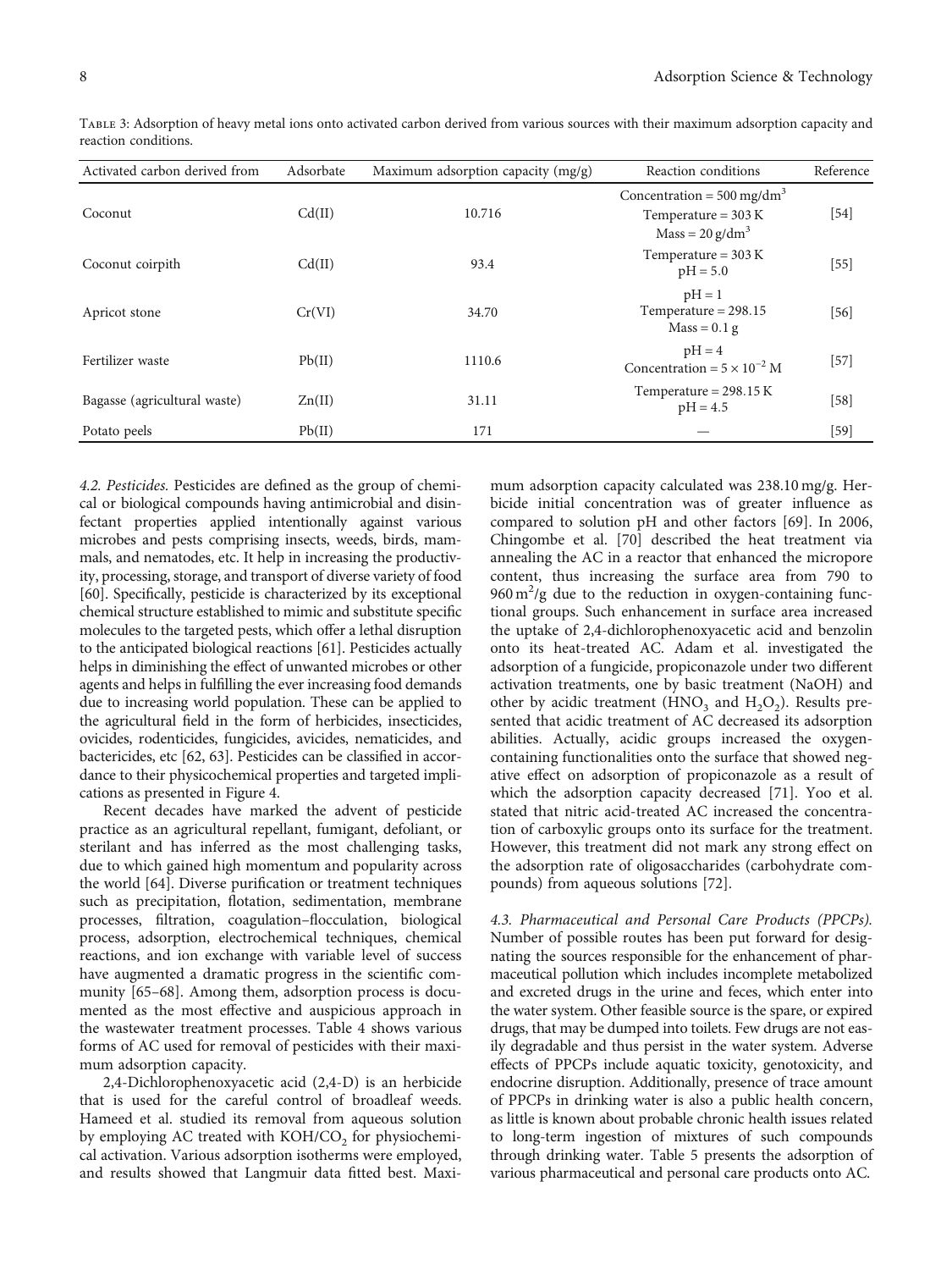<span id="page-10-0"></span>

Classification of pesticides on basis of targeted implication



FIGURE 4: Classification of pesticides on the basis of targeted implication and physicochemical properties.

Salman with his coworkers studied the removal of bentazon and carbofuran pesticides from aqueous solution. For this, they synthesized date seed-based AC with potassium hydroxide and carbon dioxide used as the activating agents [\[84](#page-19-0)]. Freundlich model for both pesticides fitted better to the adsorption equilibrium data as compared to Langmuir model. Maximum adsorption capacities as calculated from Langmuir isotherms were 86.26 and 137.04 mg/g for bentazon and carbofuran, respectively. Due to smaller size of carbofuran as compared to bentazon, it easily penetrated into the pores of AC thus offering high removal efficiency. Pesticide initial concentration was found to be the more influential factor as compared the solution pH.

4.4. Dyes. Dyes are the colorful compounds designed intentionally to give hue to fabrics and paper. These have the tendency of attaching to any responsive material. These have been utilized since the past many centuries. In the initial times, these were derived from the natural sources such as plants, insects, or microbes, but one major problem with these dyes was their short-term application part. Under the influence of sunlight and temperatures, these dyes faded away which led to the need for the emergence of synthetic dyes. Synthetic dyes are the laboratory-synthesized dyes first invented by WH Perkins in 1856 that solved the issue of per-

sistency of dye color. Such synthetically produced dyes were structurally stable and difficult to degrade [[94](#page-20-0)–[96\]](#page-20-0). With their emergence, industries started utilizing them as their major product constituent and disposed them off into water system after use without any treatment process that raised serious environmental and health issues. Relative proportion of dye effluents added by various industries to the environment has been presented in Figure [5](#page-12-0). Although it seems that resuming the usage of natural dyes are a better alternative, it was found to be more bad as employing synthetic dyes alone because in order to increase the bonding capability with the fabrics, a mordant is required. Mordants are basically binding agents that help in the attachment of natural dye to materials. These are much more toxic and dangerous than that of synthetic dyes.

Dyes can be classified into numerous classes based on various categories such as structure, color, application, and chemical composition [[34](#page-18-0)]. Dyes classified on the basis of chemical structure are presented in Figure [6](#page-13-0) [[34](#page-18-0)]. In addition, these can also be categorized on the basis of particle charge acquired upon dissolution in aqueous medium [\[97](#page-20-0)–[99\]](#page-20-0), for example, cationic, anionic, and nonionic.

Dye-utilizing industries purge dye effluents into the water sources without any treatment process. Water pollution due to dyes is objectionable to environmentalists due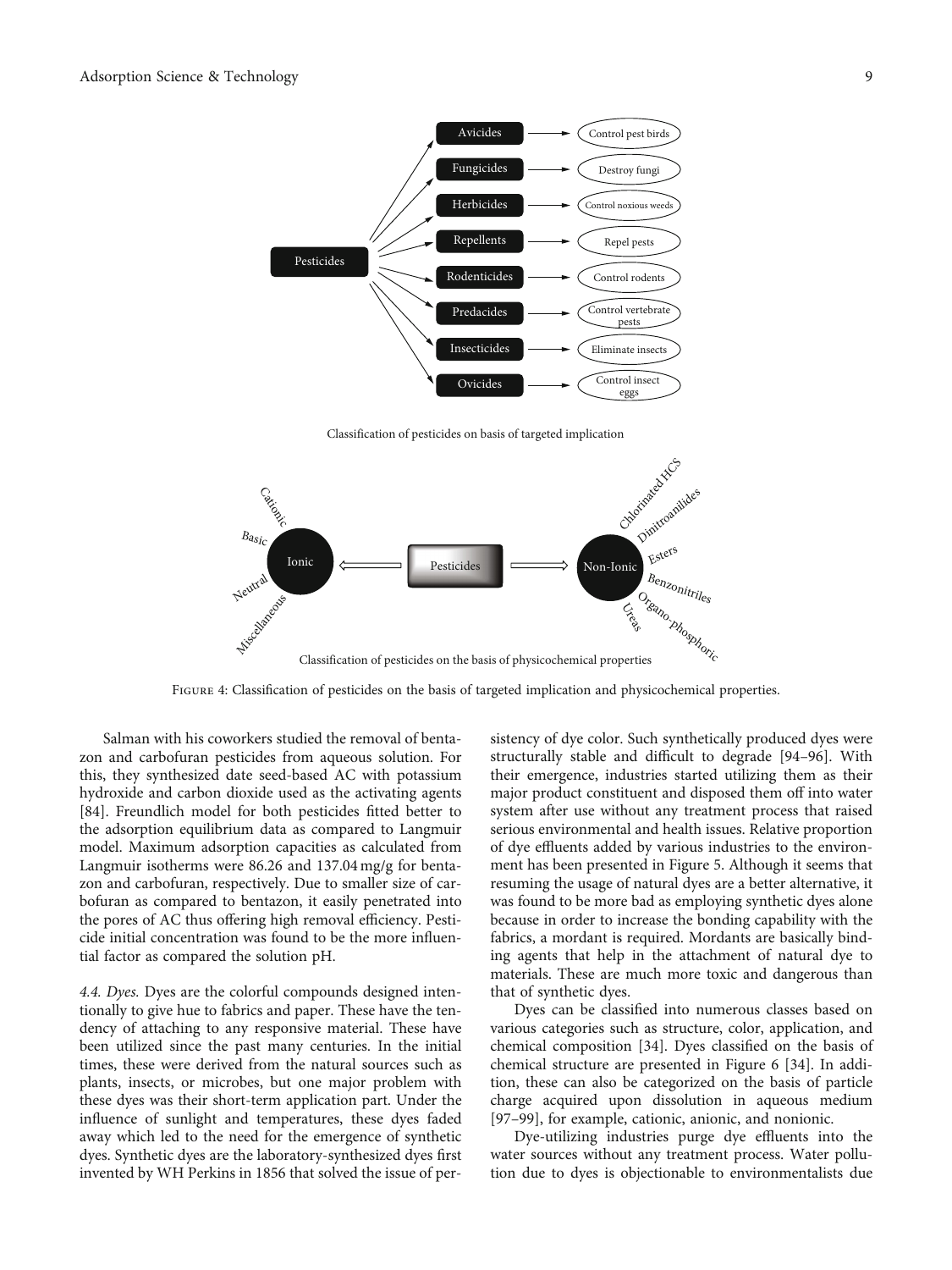<span id="page-11-0"></span>

| Adsorbent                                            | Adsorbate                              | Maximum adsorption<br>capacity $(mg/g)$ | Reference |
|------------------------------------------------------|----------------------------------------|-----------------------------------------|-----------|
| Activated carbon derived from date stones (DSAC)     | 2,4-Dichlorophenoxyacetic acid (2,4-D) | 238.10                                  | [69]      |
| Banana stalk-activated carbon                        | Bentazon                               | 115.07                                  | $[73]$    |
| Activated carbon fibers                              | Atrazine                               | 238.10                                  | $[74]$    |
| Activated carbon prepared from waste rubber tire     | Methoxychlor                           | 112.00                                  | $[75]$    |
| Activated carbon fibers                              | Simazine                               | 370.4                                   | $[74]$    |
| Activated carbon prepared from waste rubber tire     | Methyl parathion                       | 88.90                                   | $[75]$    |
| Banana stalk-activated carbon                        | $2,4-D$                                | 196.33                                  | $[73]$    |
| CARBOPAL-activated carbon                            | Bentazon                               | 185.07                                  | $[76]$    |
| CAT-activated carbon                                 | Bentazon                               | 391.65                                  | $[76]$    |
| Spectracarb 2225 (commercial-activated carbon cloth) | Ametryn                                | 354.61                                  | $[64]$    |
| Filtrasorb 400 (commercial GAC)                      | Lindane                                | 181.00                                  | $[77]$    |
| Activated carbon fiber (commercial)                  | Simazine                               | 370.40                                  | $[74]$    |
| NFEN 12915 (commercial GAC)                          | Metribuzin                             | 210.00                                  | $[78]$    |
| The absorbent is used tires derived AC               | Paraquat dichloride                    | 75.8                                    | $[79]$    |
| Activated carbon (commercial)                        | Methidathion                           | 0.456                                   | [80]      |
| Filtrasorb 400 (commercial GAC)                      | Chlorophenoxyacetic acid               | $2.77$ mol/kg                           | [81]      |
| Darco G-60 (commercial AC)                           | Bromoxynil                             | 500.00                                  | [82]      |
| Charcoal-based PAC (commercial)                      | 4-(4-Chloro-o-tolyloxy)butyric acid    |                                         | [83]      |
| Date stone-activated carbon                          | Carbofuran                             | 137.04                                  | [84]      |

Table 4: Adsorption of various pesticides onto AC with reaction conditions.

to their toxic and hazardous nature [[100](#page-20-0), [101](#page-20-0)]. Addition of concentrated dye effluents to water bodies with acidic characteristics and high temperature disturbs the oxygen transfer mechanism and the self-purification ability of environmental water bodies. Mixing of water bodies with dye effluents also results into turbidity that forms a visible foam layer above the water surface due to which it blocks the penetration of sunlight into water system, thus limiting the requirement of sunlight by aquatic species for photosynthesis and respiration. Presence of dye effluents in the water bodies becomes a breeding ground for various microbes such as bacteria and fungi, and their presence in water makes it unsuitable for consumption. Recently, a law governing the level of presence of these effluents has been established by the International Dye Industry Wastewater Discharge Quality Standards according to which industries have to ensure the wastewater released into the water bodies [\[102](#page-20-0)–[104](#page-20-0)]. Table [6](#page-14-0) summarizes the removal of dyes by various ACbased absorbents.

Adsorption of dyes onto AC is mainly influenced by the surface properties. It is an amphoteric material having ability to exhibit cationic as well as acidic characters. Its interaction with the dye molecules is mainly influenced by the solution pH that makes the surface to behave differently in different solution pH. In 2007, activated carbon prepared from groundnut shell by chemical treatment with  $ZnCl<sub>2</sub>$  was utilized for the adsorptive removal of malachite green from aqueous solution [[125](#page-21-0)]. High surface area of  $1200 \text{ m}^2/\text{g}$ favored the adsorption of malachite green onto it. Maximum adsorption capacity of 114 mg/g was calculated. In another work, cotton fiber was used as the carbon precursor, and  $ZnCl<sub>2</sub>$  was employed as the activating agent. As designed

cotton fiber-activated carbon (CFAC) was utilized for the removal of methylene blue from aqueous solution, BET surface analysis determined the high surface area, 2060  $m^2$ /g of CFAC with maximum adsorption capacity of 597 mg/g. Adsorption data fitted best to the Langmuir isotherms. Study showed that acidic pH favored the adsorption process. Chemical interactions favored the adsorption of methylene blue onto CFAC as generalized by pseudosecond kinetic model [\[126\]](#page-21-0).

In addition to agricultural products, microorganisms such as E. prolifera were also used for the preparation of carbon. It was treated with  $NaAlO<sub>2</sub>$  for chemical activation to add functionalities onto its surface and make it reactive. Activation by  $\text{NaAlO}_2$  endorsed it with high surface area of 1374 m<sup>2</sup>/g. It was successfully employed for the adsorptive elimination of brilliant scarlet from aqueous solution. High adsorption capacity of 1000 mg/g was obtained as calculated by Langmuir isotherm [[127](#page-21-0)].

A number of activated carbon precursors have been reported in the literature designed particularly for the removal of methylene blue such as Albizia lebbeck [[128\]](#page-21-0), hazelnut husk [\[129](#page-21-0)], macadamia nut endocarp [\[130](#page-21-0)], oil palm wood [\[131](#page-21-0)], olive stone [[132\]](#page-21-0), acacia fumosa seed [\[133](#page-21-0)], vetiver roots [\[134](#page-21-0)], waste tea [\[135](#page-21-0)], and date stones [[136\]](#page-21-0).

4.5. Volatile Organic Compounds. Volatile organic compounds (VOCs) are the chemical compounds documented as the major cause of air pollution. VOCs such as phenol, benzene, formaldehyde, ketone, butane, xylene, toluene, and chlorinated compounds are quite dangerous since these are carcinogenic, mutagenic, and toxic. Increase in industrialization has led to the increase in VOC emission into the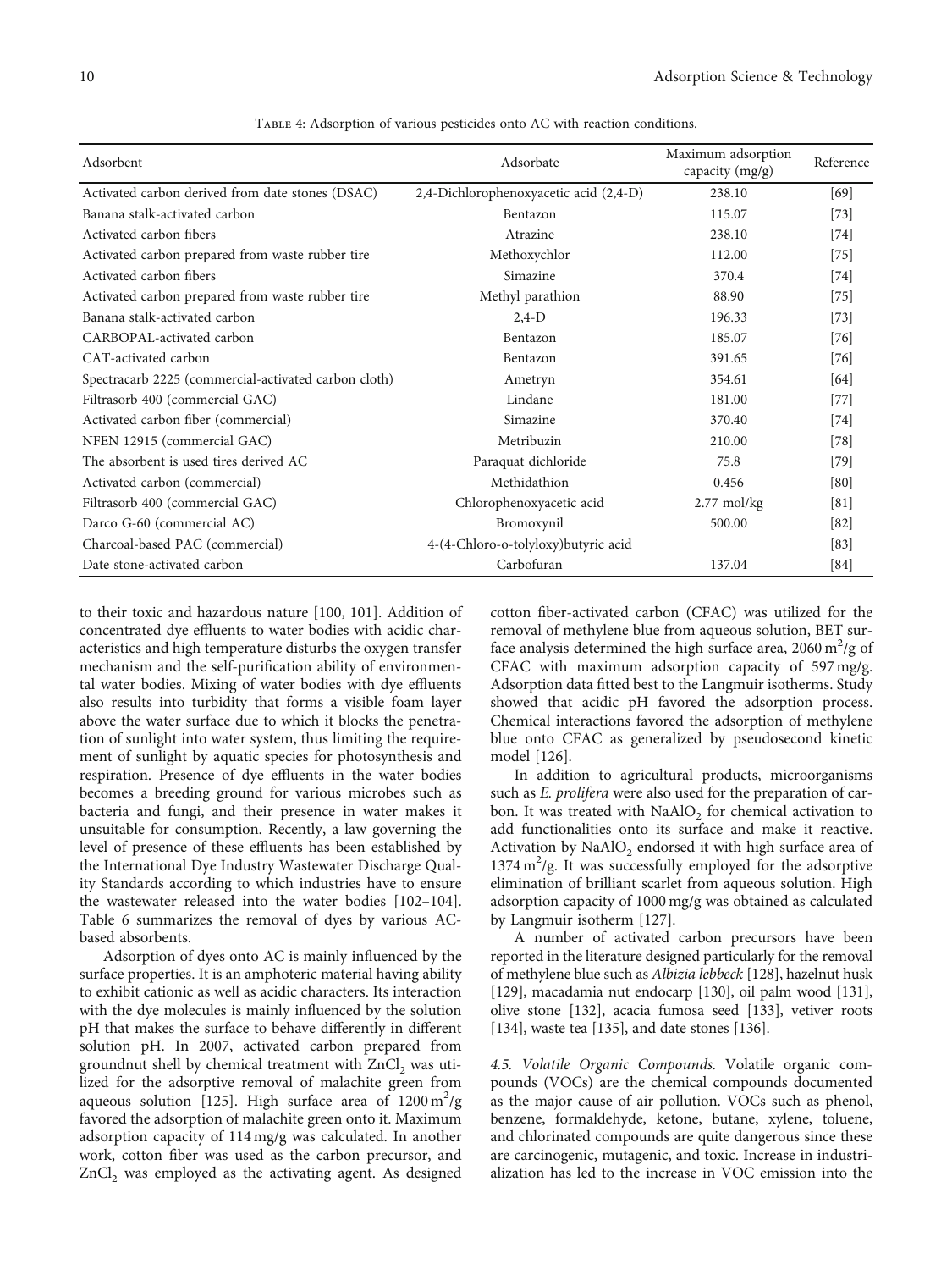<span id="page-12-0"></span>Adsorption Science & Technology 11 (1996) 12:38:49 (1997) 12:38:49 (1997) 12:49 (1998) 12:49 (1998) 12:49 (1998) 12:49

| Activated carbon precursor | Adsorbate       | Reaction conditions                                                                             | Maximum adsorption capacity (mg/g) | Reference |
|----------------------------|-----------------|-------------------------------------------------------------------------------------------------|------------------------------------|-----------|
| Rice husk                  | Tetracycline    | Adsorbent dosage = $2.4$ g/L<br>Temperature = $30^{\circ}$ C<br>$Time = 72 h$                   | 44.8                               | [85]      |
| Grape pulps                | Tetracycline    | Adsorbent dosage = $0.2$ g/L<br>$Time = 8 h$<br>Temperature = $25^{\circ}$ C                    | 204-313                            | $[86]$    |
| Lotus stalk                | Norfloxacin     | Adsorbent dosage = $0.1$ g/L<br>$Time = 24h$<br>Temperature = $21^{\circ}$ C<br>$pH = 5.5$      | 933.70 $\mu$ mol/g                 | $[87]$    |
| Pomegranate wood           | Amoxicillin     | Adsorbent dosage = $0.8$ g/L<br>$Time = 40$ min<br>Temperature = $25^{\circ}$ C<br>$pH = 6$     | 262                                | $[88]$    |
| Vine wood                  | Penicillin G    | Adsorbent dosage = $0.4$ g/L<br>$Time = 8 h$<br>Temperature = $25^{\circ}$ C<br>$pH = 2$        | 8.41                               | $[89]$    |
| Olive stones               | Amoxicillin     | Adsorbent dosage = $0.3$ g/L<br>$Time = 24h$<br>Temperature = $25^{\circ}$ C<br>$pH = 4.3$      | $0.38$ mmol/g                      | [90]      |
| Cotton linters             | Oxytetracycline | Adsorbent dosage = $1 g/L$<br>$Time = 28 h$<br>Temperature = $25^{\circ}$ C<br>$pH = 3.1 - 3.4$ | 516-746                            | $[91]$    |
| Petroleum coke             | Tetracycline    | Adsorbent dosage = $0.1$ g/L<br>$Time = 35 h$<br>Temperature = $30^{\circ}$ C<br>$pH = 4$       | 923.2                              | $[92]$    |
| Tyre char                  | Tetracycline    | Adsorbent dosage = $0.5$ g/L<br>$Time = 48 h$<br>Temperature = $25^{\circ}$ C<br>$pH = 7$       | 312.41                             | $[93]$    |

Table 5: Adsorption of various pharmaceutical and personal care products onto AC.



Figure 5: Relative proportion of dye effluents added by various industries to the environment.

environment. Other sources of VOCs in environment include transportation, construction, and natural emissions. Usually, these are present in higher concentration near petrochemical plants as compared to the suburban areas. Presence of VOCs in the environment leads to global warming, ozone depletion, acid rain, and photochemical smog. In

human beings, they cause skin irritation, liver damage, liver malfunctioning, and asthma. There has been a rapid increase in concentration of VOCs in the environment, such as, in China, the total amount of VOCs has increased from 1.15 in 1980 to 13.35 Tg in 2010 [[137\]](#page-21-0).

Number of techniques has been suggested in literature for VOC removal such as catalytic oxidation, photocatalytic oxidation, reverse osmosis, ion exchange condensation, thermal oxidation, biological treatments, and adsorption. Out of all, adsorption process is the simplest, efficient, and economical alternative to this since it offers high degree of operation stability, no toxic by-product formation, no additional treatment requirement, and cost effectiveness. A number of articles have been published in literature for VOC removal by activated carbon. AC prepared from avocado kernels and activated by carbon dioxide possesses surface area of  $206 \text{ m}^2/\text{g}$ . It was utilized for the removal of phenol. Results presented that slightly acidic pH favored the adsorption, and maximum adsorption capacity obtained was 90 mg/g [\[138\]](#page-21-0). Chemical interactions favored the adsorption of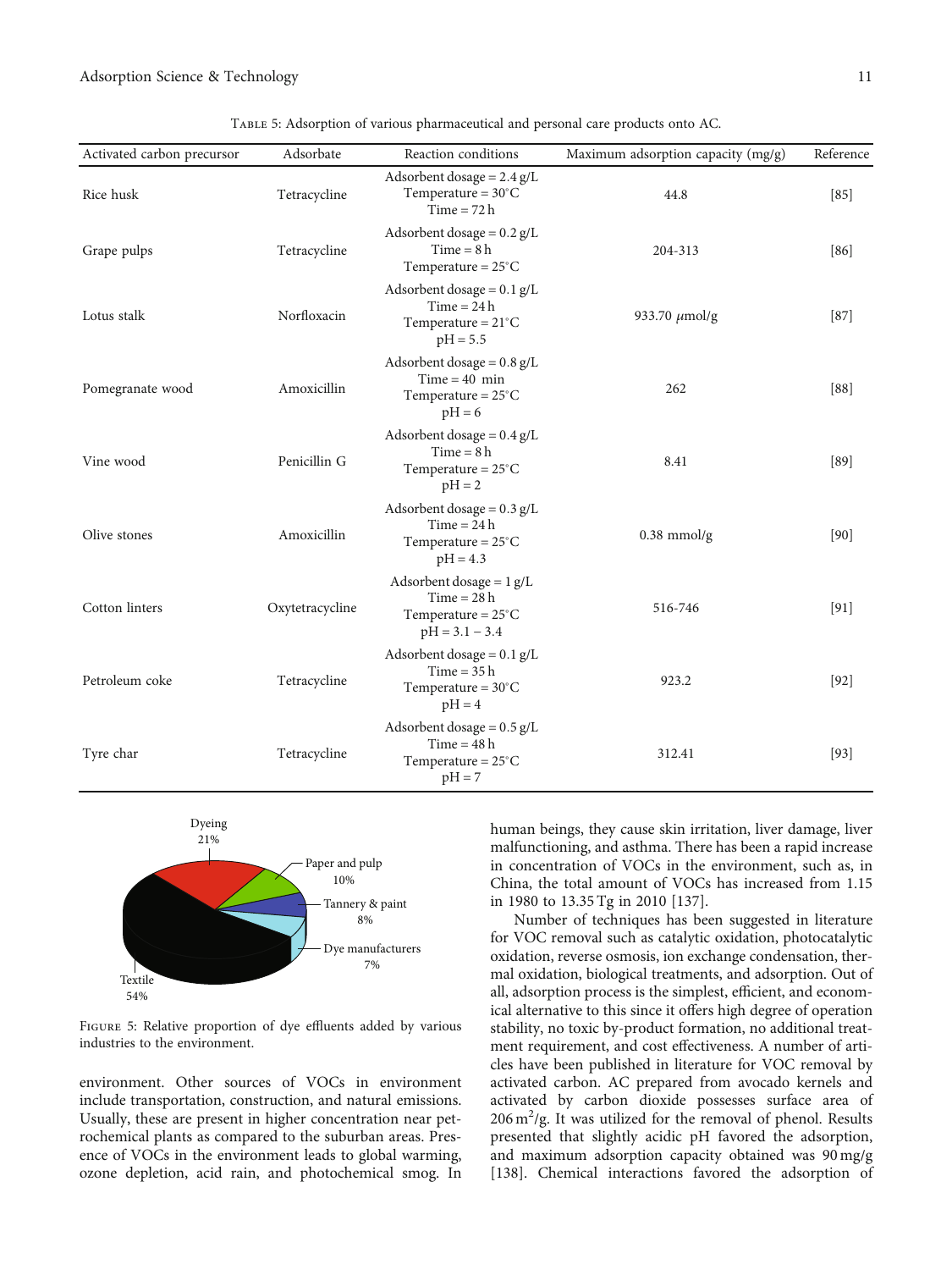<span id="page-13-0"></span>

Figure 6: Classification of dyes based on the chemical structure.

phenol onto AC as generalized by kinetic studies. Durian shell-derived activated carbon was also reported in literature, activated by  $H_3PO_4$  which possessed high surface area of 1404 m<sup>2</sup>/g. It was used for adsorptive removal of toluene with maximum adsorption capacity of 874 mg/g. Isotherm studies showed that Freundlich isotherm explained the adsorption process better in comparison to Langmuir isotherm [\[139\]](#page-21-0). Kenaf rapeseeds were also utilized as the carbon precursors. It was then activated by carbon dioxide which endorsed it high surface area of  $1112 \text{ m}^2/\text{g}$ . It was used for the removal of phenol, and maximum adsorption capacity as recorded by Langmuir isotherm was 84.1 mg/g. Results showed that adsorption was strongly dependent upon solution pH, and maximum adsorption was observed at pH 10 [[140](#page-21-0)].

#### 5. Activated Carbon as a Catalyst Support

Overall activity and reactivity of any catalyst depends upon the chemical composition, surface area, and physical properties. Any active material or phase can be imprinted onto a

suitable support to provide it high surface area and improve its mechanical strength. In addition, extremely dispersed active phase can be stabilized by depositing it into the micropores of support. A synergistic relation exists between the active phase and support that enhances its catalytic activity. It helps in preventing the agglomeration rate. Most important parameter during catalyst designing is the proper dispersion of active phase onto the support that is described as the ratio of number of surface atoms of active phase to the total number of atoms present.

Number of materials can act as a support, and one among them is the AC that is extensively utilized due to nontoxic, cheap availability and easy synthetic routes. It acts as a sink for the produced electron-hole pairs and thus helps in lowering the recombination of  $e^{-}h^{+}$  pairs. However, their activity gets highly influenced by the presence of impurities, also called catalyst poison such as copper, zinc, and iron. Major advantage of AC as a catalyst support is the fact that its pore structure and internal surface both can be widely varied. It consists of small area of disordered graphitic structure elements. Their catalytic activity is determined by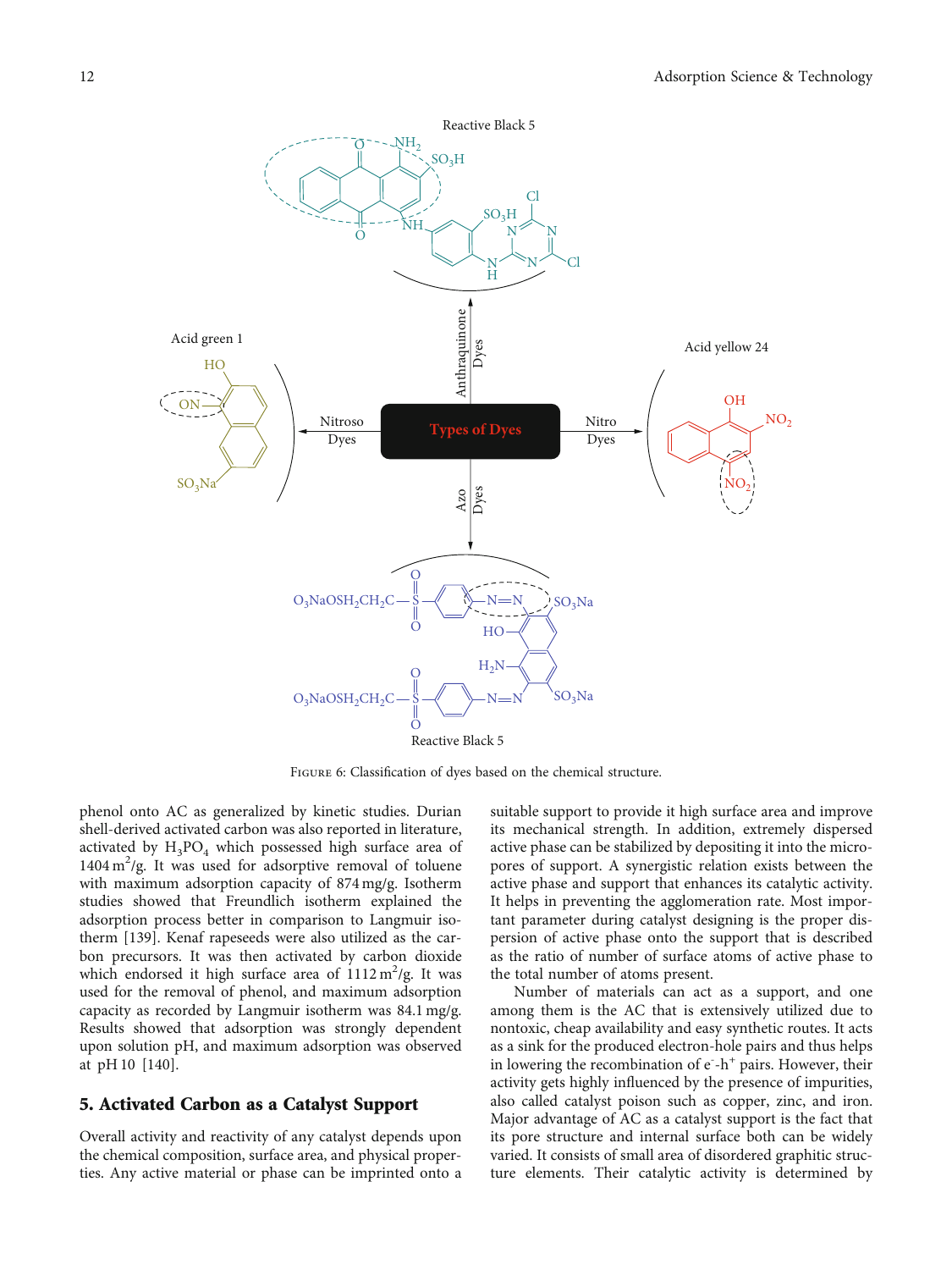|  | TABLE 6: Removal of dyes by various AC-based absorbents. |
|--|----------------------------------------------------------|
|  |                                                          |

<span id="page-14-0"></span>

| Adsorbent                                                             | Adsorbent       | Maximum adsorption<br>capacity (mg/g) | Reference |
|-----------------------------------------------------------------------|-----------------|---------------------------------------|-----------|
| Coirpith-activated carbon                                             | Congo red       | 6.7                                   | $[105]$   |
| Oil palm fibre-activated carbon                                       | Methylene blue  | 277.78                                | $[106]$   |
| Rattan sawdust-based activated carbon                                 | Methylene blue  | 294.14                                | $[107]$   |
| Apricot stone-activated carbon                                        | Methylene blue  | 36.68                                 | $[108]$   |
| Pine sawdust                                                          | Acid yellow 132 | 398.80                                | $[109]$   |
| Wood sawdust                                                          | Xylenol orange  | 140.00                                | $[110]$   |
| Persian mesquite grain                                                | Methyl orange   | 66.80                                 | $[111]$   |
| Cashew nut shell                                                      | Methylene blue  | 476.00                                | $[112]$   |
| Banana trunk-derived activated carbon                                 | Methylene blue  | 166.51                                | $[113]$   |
| Aluminium-modified activated carbon                                   | Methylene blue  | 181.82                                | $[114]$   |
| Matured tea leaf-activated carbon modified sulfonic acid (MTLAC-SA)   | Rhodamine B     | 757.60                                | $[115]$   |
| Activated carbon produced from steam-activated bituminous coal        | Methylene blue  | 580.00                                | $[116]$   |
| Activated carbon produced from tea (Camellia sinensis L.) seed shells | Methylene blue  | 324.7                                 | $[117]$   |
| Activated carbon derived from periwinkle shells                       | Methylene blue  | 500.00                                | [118]     |
| Sulphuric acid-treated activated carbon                               | Methylene blue  | 149.30                                | $[119]$   |
| Granular-activated carbon                                             | Methyl violet   | 95.00                                 | $[120]$   |
| Acid modified activated carbon                                        | Methyl violet   | 90.10                                 | $[121]$   |
| Coconut shell-based activated carbon                                  | Malachite green | 214.63                                | $[122]$   |
| Attapulgite/rice hull-based activated carbon nanocomposite            | Yellow X-GL     | 213.00                                | $[123]$   |
| Walnut shell-activated carbon                                         | Methylene blue  | 315.00                                | $[124]$   |

electron transfer from the edges of carbon sheets. Therefore, the presence and distribution of these active sites are important. The catalytic activity of the graphite structure can be changed by the presence of heteroatoms such as sulphur and nitrogen in the lattice. Its activity also got influenced by the presence of acid or base surface oxide complexes. Key features of AC as the support material include (a) high resistance to acidic or basic mediums; (b) designed pore size distribution for particular reactions; (c) minimized cost as compared to silica and alumina supports; and (d) stability at high temperatures.

Activated carbon and its composites can be utilized as a catalyst or catalyst support for various chemical reactions such as hydrolysis, hydrogenation, esterification, and hydrogenation. The carbon catalyst having amorphous morphology and highly reactive groups such as -COOH, -OH, and -SO<sub>3</sub>H acts as an efficient catalyst for the hydrolysis of pure cellulose to glucose which was not possible with conventionally used catalysts such as Amberlyst-15, Nafion, and Hmordenite. The carbon catalyst enhanced the hydrolysis rate due to its low activation energy requirement. High catalyst performance is accredited to its tendency to adsorb 1,4-glucan [\[141\]](#page-21-0). Figure [7](#page-15-0) shows the conversion of cellulose to glucose by hydrolysis.

Hydrodeoxygenation reactions is another branch where carbon acts as a catalyst or as its support. Such reactions involve the conversion of carbohydrates to unsaturated compounds by catalyst favoring the cleavage of C-O in comparison to C-C with minimized amount of  $H<sub>2</sub>$  utilization. MXenes such as  $Mo<sub>2</sub>C$  supported on activated carbon helps

in the conversion of vegetable oil such as rapeseed, olive, and soya bean to diesel-range hydrocarbons [\[143\]](#page-22-0).

Hydrogenation reactions involves the treatment of compounds with molecular hydrogen. Hydrogenation being carried out at industrial scale involves the reduction of nitro groups in nitroaromatic compounds to reduce the chances of production of other compounds such as aniline. Hydrogenation of nitrobenzene was studied by Pt catalyst supported on AC in 1977 [[144](#page-22-0)]. Results presented show that catalytic activity of Pt got enhanced by its impregnation onto AC. Catalytic activity was found to be highly dependent upon the dispersion of Pt onto AC, pore structure of AC, chemical composition of AC surface, and temperature also. Linear relationship between activity and Pt dispersion (calculated at equivalent reduction temperature) has been found.

AC also acts as support material in case of oxidation of phenol. Shukla and his coworkers designed a catalyst synthesized by impregnation of Co(II) ions onto AC and utilized it for the activation of peroxymonosulphate that carried out the oxidation of phenol. Co(II) ions were uniformly distributed onto AC surface. Results indicated that Co/AC demonstrated high activity in oxidation of phenol with sulphate radicals and 100% decomposition and 80% TOC removal could be achieved in 60 minutes [\[145\]](#page-22-0).

# 6. Activated Carbon in Food and Pharmaceutical Industries

Activated carbon and its various derivatives have found to be used in food and pharmaceutical industries. AC utilized as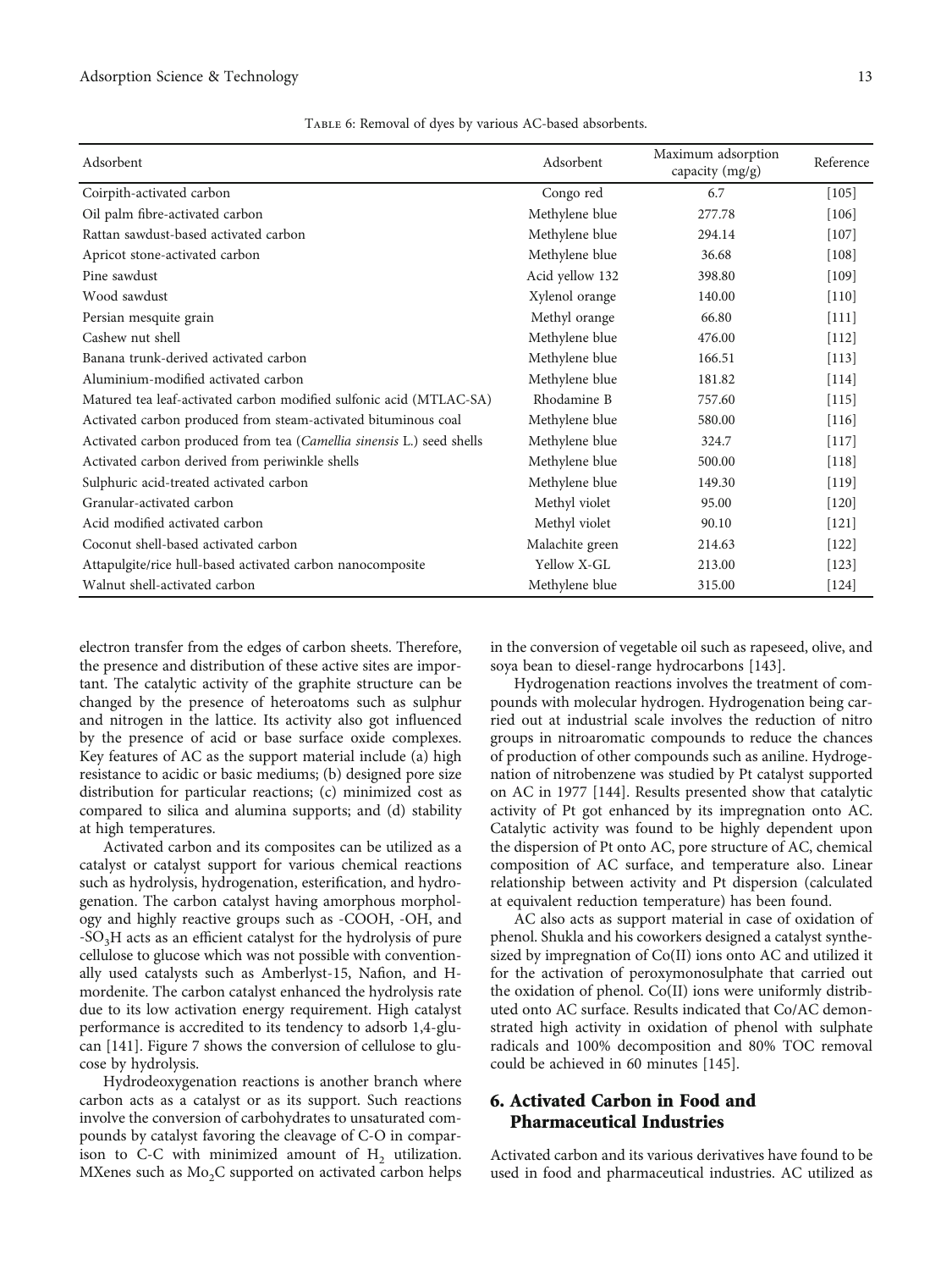<span id="page-15-0"></span>

Figure 7: Hydrolysis of cellulose to glucose [\[142](#page-22-0)].

| Precursor          | Activating agent        | Surface area | Gas             | Total capacity           | Reference |
|--------------------|-------------------------|--------------|-----------------|--------------------------|-----------|
| Lignin             | <b>KOH</b>              | 1946         | H <sub>2</sub>  | 1.89 wt%                 | $[153]$   |
| Rice husks         | <b>KOH</b>              | 2682         | H <sub>2</sub>  | $2.85 \text{ wt\%}$      | $[154]$   |
| Olive stones       | $H_3PO_4$               | 1014         | CH <sub>4</sub> | $4.69$ mmol/g            | $[155]$   |
| Sugarcane molasses | <b>KOH</b>              | 2202         | CH <sub>4</sub> | $197.23 \,\mathrm{mg/g}$ | $[156]$   |
| Gelatin and starch | <b>KOH</b>              | 1957         | CO <sub>2</sub> | $7.49$ mmol/g            | $[157]$   |
| Tobacco            |                         | 1104         | CO <sub>2</sub> | $3.56$ mmol/g            | $[158]$   |
| Coffee residues    | CO <sub>2</sub> and KOH | 590          | CO <sub>2</sub> | $2.4$ mmol/g             | [159]     |

Table 7: Activated carbon as a storage material for various gases.

acidulants found a prominent use in food and pharmaceutical industries as a pH regulator, chelating agents, and antioxidant synergist. AC as acidulants helps in decolorizing maleic acid and adipic acid prior to their conversion and crystallization. Sodium benzoate and sodium sorbate are used as preservatives in food, beverage, and pharmaceutical industries. Granular AC helps in decolorizing and deodorizing them even in less than 1% dosage during manufacturing [\[146](#page-22-0)].

Due to high purity and performance, AC has also been found to be a proficient adsorbent during pharmaceutical processing applications that entail highly efficient filtration system. This safeguards soluble minerals with low acid content that lessens the adulteration of the final product with negligible impact on solution pH. Due to exclusive adsorptive properties and bio-origin endorse AC with antitoxin properties also, it quickly enables to lessen the effects of poisons or overconsumption of stimulants, through aid with digestion and sensitive alimentary conditions. In veterinary medicine field, AC is extensively employed as a feed additive. It functions as a curative agent the same way as in human medicine by adsorbing undesirable or potentially harmful substances from animal's gastrointestinal tract, making it an effective treatment for poisoning and diarrhea.

#### 7. Activated Carbon as Storage System for Gases

Increase in industrialization has led to the enhancement in the presence of gases (above their permissible limit) such as carbon dioxide  $(CO_2)$ , sulphur dioxide  $(SO_2)$ , hydrogen  $(H_2)$ , and methane  $(CH_4)$  in the environment.

Carbon dioxide  $(CO<sub>2</sub>)$  is the major reason for temperature increase of earth, and it also contributes to the ozone layer depletion. Major sources of  $CO<sub>2</sub>$  in the atmosphere are the industrial practices, fuel burning, and deforestation.

Researchers have suggested the adsorption and sequestration of  $CO<sub>2</sub>$  from the point of its origin. A number of techniques have been put forward for  $CO<sub>2</sub>$  capturing such as membrane separation, cryogenic techniques, liquid solvent absorption, temperature adsorption, solid sorbents, and pressure adsorption [\[6](#page-17-0), [147](#page-22-0)]. Adsorption is categorized as the most effective one due to its ease of operation, cost effectiveness, and economic processing. CO<sub>2</sub> adsorption onto AC requires the presence of basic functionalities such as the nitrogencontaining functional groups on its surface that favor the maximum  $CO<sub>2</sub>$  capturing [[148](#page-22-0)]. When the carbon materials are treated with ammonia at ambient temperatures, ammonia decomposes to form free radicals  $(-NH_2, -NH_2, -NH_3)$ atomic hydrogen and nitrogen). These generated free radicals attack the carbon surface to form nitrogen-containing functional groups [\[149\]](#page-22-0).  $CO<sub>2</sub>$  capturing can be successfully determined using various techniques such as Fourier transform infrared spectroscopy (FTIR), X-ray photoelectron spectroscopy (XPS), and temperature programmed desorption (TPD).

Methane has established significant consideration as a future clean energy source due to its natural profusion, relative safety (compared to other fuels), cost effectiveness, and low carbon emission. For convenient storage solicitations in future transportation technologies, intended materials must offer extraordinary storage aptitude, high storage, and release kinetics and long cycle effectiveness under modest thermody-namic conditions [[150\]](#page-22-0). It has been found that  $CH<sub>4</sub>$  storage using AC synthesized from polymers, hardwood, and coconut shell is equivalent to the compressed natural gas at 250 bar, with high methane uptake of approximately 200 *v*/*v* at 27° C and pressure between 34 and 48 bar [[151](#page-22-0)].

In addition to methane, hydrogen is also a supreme fuel for future generations. Hydrogen infrastructure play an essential role in the commercialization of fuel cells. The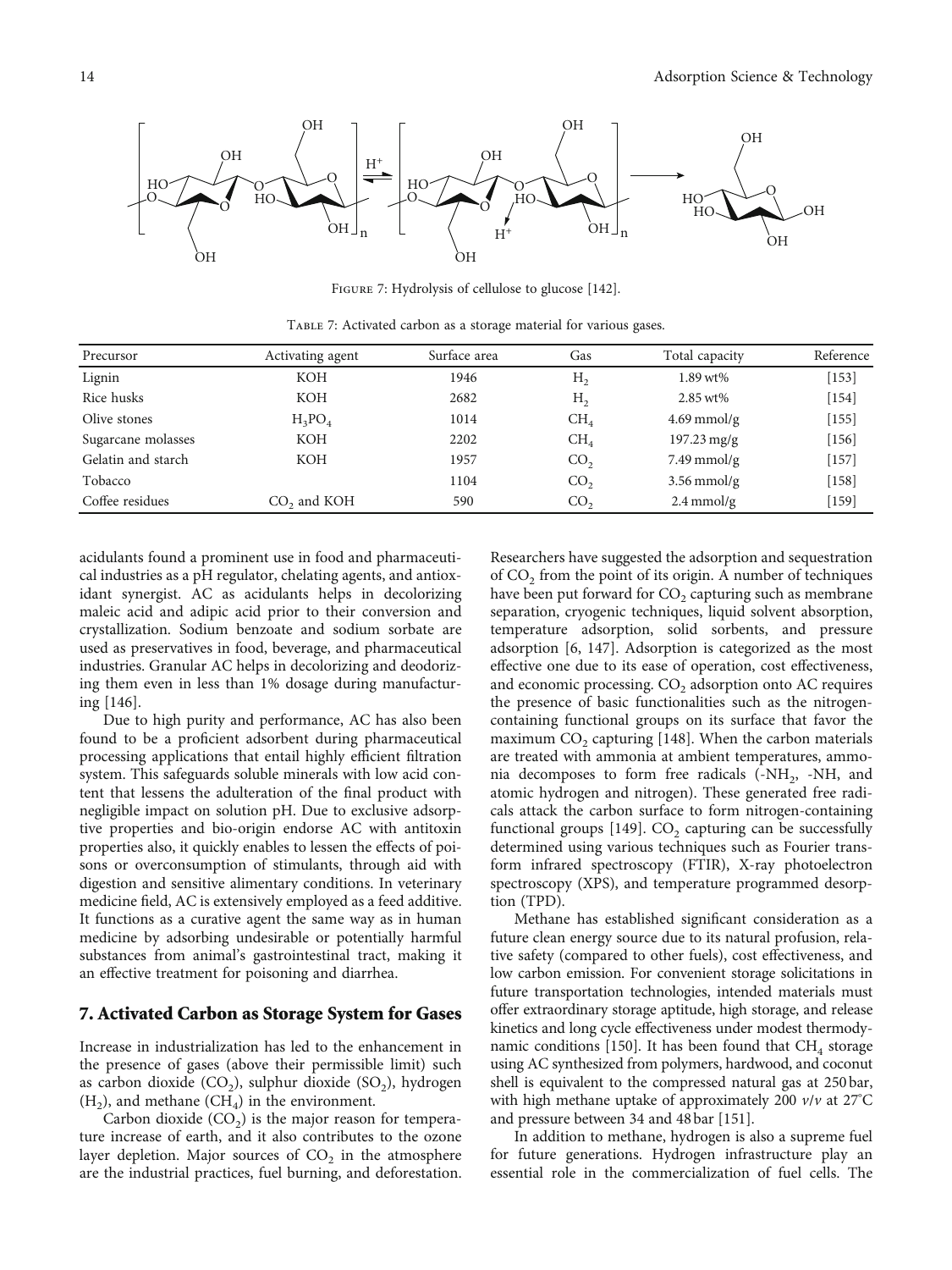U.S. Department of Energy (DOE) has fixed the necessity of 5.5 wt%  $H_2$  for gravimetric and 40 g  $H_2/L$  for volumetric systems [\[152\]](#page-22-0). For acquiring convenient hydrogen storage systems to function fuel cells using  $H_2$ , storage containers having high volumetric and gravimetric density are required. Now-a-days, conventional technologies for  $H<sub>2</sub>$  storage/ transport are compression, cryogenic and cryo-compressed storage, metal hydrides, and activated carbon. Table [7](#page-15-0) avails the summary of storage conditions of various gases onto AC.

## 8. Regeneration of AC

Regeneration is very important as it helps in increasing the productive life of the adsorbent and enhances its practical utility. Considering the regeneration of AC, it can be done by various methods, and some of them are explained below.

8.1. Thermal Regeneration. This method involves the temperature treatment which is accomplished using fixed bed furnaces, fluidized bed furnaces, and rotary kilns. Under this, adsorbed gases such as carbon dioxide, partially oxidized contaminants, and particulate matter can be removed from the adsorbent surface. It includes gasification of organism pollutants, drying at 105° C, and pyrolysis under inert atmosphere. However, due to the high-temperature conditions, the adsorption efficiency of adsorbent gets drastically affected. Although thermal regeneration is quite a simple regeneration method, it is an energy- and time-consuming way and also leads to significant amount of C loss. In addition, numerous hazardous by-products can also be produced during the implication of this method [[160](#page-22-0)].

8.2. Chemical Regeneration. In this method, certain chemicals are used for the regeneration of adsorbent by desorbing the adsorbed molecules from the adsorbent surface. The proficiency of this method depends strongly on the type of contaminant present on or in the spent of AC. This method typically leads to zero carbon-attrition and helps in maintaining the actual adsorption capacities of AC. The affinity of adsorbed molecules with that of the acidic or alkaline reagents used determines the extent of regeneration. The efficiency of this type of regeneration therefore depends on the solubility and the reactivity of the adsorbents with the chemical reagents [[161](#page-22-0)].

8.3. Electrochemical Regeneration. This technique is quite efficient as it involves the use of moderate temperature and requires no addition of chemicals. In this method, organic contaminants adsorbed on the surface of AC get cracked in situ while the structural integrity and characteristics of the carbon are not altered. The major mechanisms include electrooxidation, electroreduction, and electrosorption [[162](#page-22-0)].

8.4. Bioregeneration. It makes the use of microbial agents for regenerating the adsorption capacity and surface activity of AC. Bioregeneration occurs when the organic contaminant species can be easily desorbed. The concentration gradient of the organic contaminants between the adsorbent and the bulk liquid aids the bioregeneration. This two-step process of desorption and biological removal of the adsorbed organics has been verified in a closed-loop recirculating batch system [\[163](#page-22-0)]. It has been found that biodegradation occurs due to the presence of concentration gradient of the pollutant as one moves from the carbon surface to the bulk solvent. There are many factors that crucially affects the biogeneration of AC such as carbon activation method used, porosity of AC, concentration gradient and carbon saturation, type of microorganism used, and concentration of biomass. Major target compounds for the adsorption bioregeneration are synthetic organic compounds, explosive-contaminated ground water, industrial wastewater, and residual disinfectants [\[164](#page-22-0)].

#### 9. Conclusions

An overall review has been presented on the activated carbon. Chemical and physical approach treatments have been discussed in detail. These treatments influence the overall activity of activated carbon towards various pollutants. Data presented emphasize the need for the presence of basic functionalities on activated carbon surface for the adsorption and storage of carbon dioxide. Adsorption capacities of activated carbon depends upon the surface area, pore size and volume, surface functionalities, and mineral matter content. Different precursors can be used for the activated carbon synthesis such as fossil fuels, agricultural wastes, and lignocellulosic. Precursors of biobased origin offer economical and easy availability that serves as a potent alternative to activated carbon derived from fossil fuels. Due to its attractive properties, it serves as a potential applicant for the adsorption of heavy metals, dyes, pesticides, and pharmaceutical effluents. Activated carbon also helps in the storage of various gases such as carbon dioxide, methane, and hydrogen. Despite such high application fields, we think its applications can still further be explored in various other fields such as antimicrobial, photocatalysis, and hydrogen production.

#### Abbreviations

- AC: Activated carbon
- PZC: Point of zero charge
- *qe*: Adsorption amount at equilibrium
- *C<sub>o</sub>*: Initial concentration
- *Ce*: Equilibrium concentration
- %: Percent<br>C: Celsius
- Celsius
- g: Gram
- m: Meter
- PPCPs: Pharmaceutical and personal care products
- VOCs: Volatile organic compounds
- TPD: Temperature-programmed desorption
- XPS: X-ray photoelectron spectroscopy
- FTIR: Fourier-transform infrared
- DSAC: Activated carbon derived from date stones
- 2,4-D: 2,4-Dichlorophenoxyacetic acid
- *V*: Volume
- *qm*: Maximum adsorption capacity
- CFAC: Cotton fiber-activated carbon
- *K<sub>1</sub>*: Langmuir constant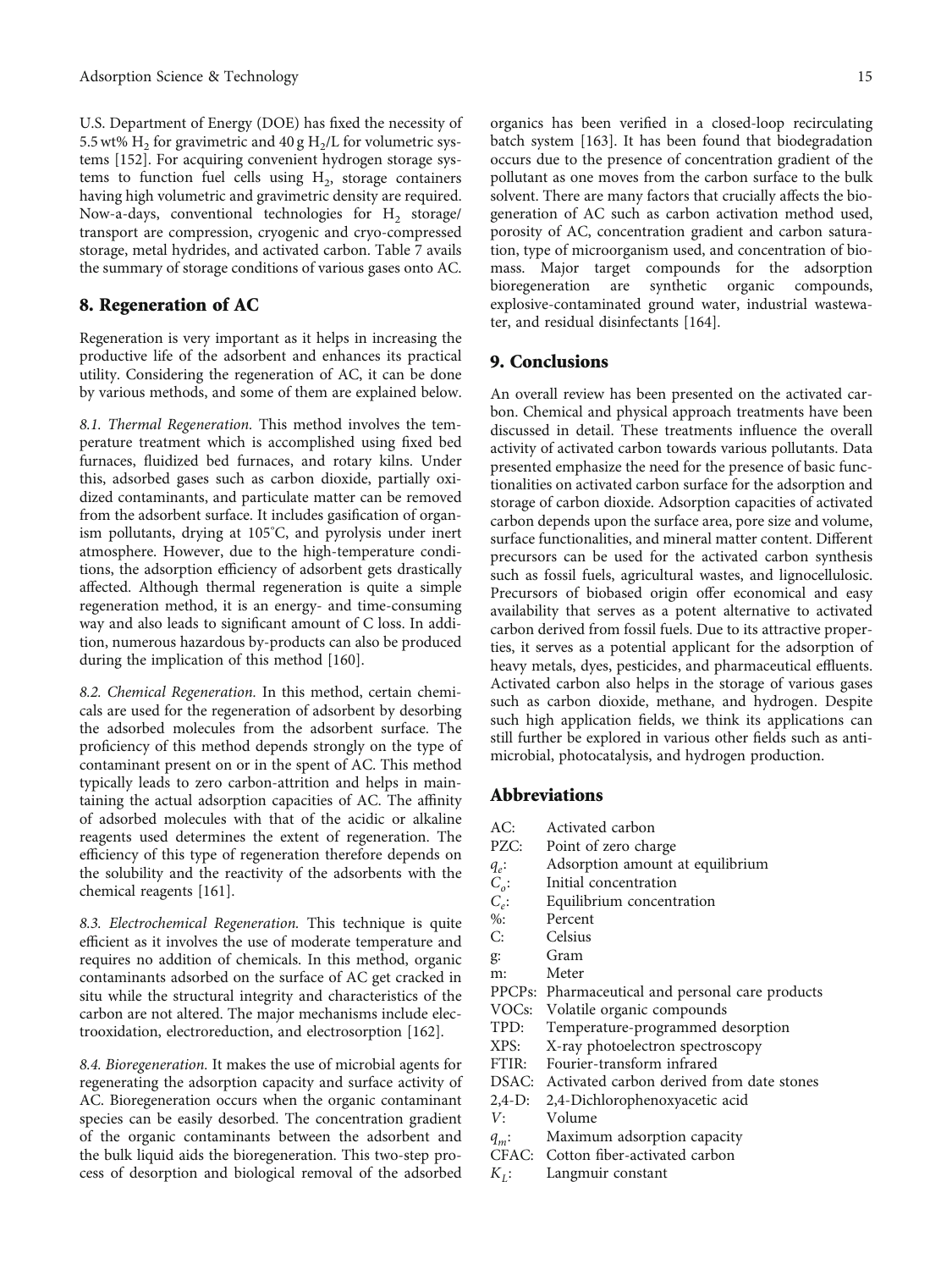- <span id="page-17-0"></span>*ΔG*: Gibbs free energy change
- *ΔS*: Entropy change.

### Conflicts of Interest

The authors declare that they have no known competing financial interests or personal relationships that could have appeared to influence the work reported in this paper.

## References

- [1] D.-W. Kim, H.-S. Kil, K. Nakabayashi, S.-H. Yoon, and J. Miyawaki, "Structural elucidation of physical and chemical activation mechanisms based on the microdomain structure model," Carbon, vol. 114, pp. 98–105, 2017.
- [2] T. Karanfil and J. E. Kilduff, "Role of granular activated carbon surface chemistry on the adsorption of organic compounds. 1. Priority pollutants," Environmental Science & Technology, vol. 33, no. 18, pp. 3217–3224, 1999.
- [3] G. S. Szymański, Z. Karpiński, S. Biniak, and A. Świa̧tkowski, "The effect of the gradual thermal decomposition of surface oxygen species on the chemical and catalytic properties of oxidized activated carbon," Carbon, vol. 40, pp. 2627–2639, 2002.
- [4] T. Karanfil, M. Kitis, J. E. Kilduff, and A. Wigton, "Role of granular activated carbon surface chemistry on the adsorption of organic compounds. 2. Natural organic matter," Environmental Science & Technology, vol. 33, pp. 3225–3233, 1999.
- [5] J. A. Menéndez, J. Phillips, B. Xia, and L. R. Radovic, "On the modification and characterization of chemical surface properties of activated carbon: in the search of carbons with stable basic properties," Langmuir, vol. 12, pp. 4404–4410, 1996.
- [6] M. S. Shafeeyan, W. M. A. W. Daud, A. Houshmand, and A. Shamiri, "A review on surface modification of activated carbon for carbon dioxide adsorption," Journal of Analytical and Applied Pyrolysis, vol. 89, pp. 143–151, 2010.
- [7] H. Boehm, "Some aspects of the surface chemistry of carbon blacks and other carbons," Carbon, vol. 32, pp. 759–769, 1994.
- [8] M. J. McGuire and I. H. Suffet, "Aqueous chlorine/activated carbon interactions," Journal of Environmental Engineering, vol. 110, pp. 629–645, 1984.
- [9] C. L. Mangun, K. R. Benak, M. A. Daley, and J. Economy, "Oxidation of activated carbon fibers: effect on pore size, surface chemistry, and adsorption properties," Chemistry of Materials, vol. 11, pp. 3476–3483, 1999.
- [10] Y. Otake and R. G. Jenkins, "Characterization of oxygencontaining surface complexes created on a microporous carbon by air and nitric acid treatment," Carbon, vol. 31, no. 1, pp. 109–121, 1993.
- [11] G. Sharma, B. Thakur, A. Kumar, S. Sharma, M. Naushad, and F. J. Stadler, "Gum acacia-cl-poly(acrylamide)@carbon nitride nanocomposite hydrogel for adsorption of ciprofloxacin and its sustained release in artificial ocular solution,"

Macromolecular Materials and Engineering, vol. 305, p. 2000274, 2020.

- [12] Z. Fallah, E. N. Zare, M. Ghomi et al., "Toxicity and remediation of pharmaceuticals and pesticides using metal oxides and carbon nanomaterials," Chemosphere, vol. 275, p. 130055, 2021.
- [13] H. N. Tran, S.-J. You, A. Hosseini-Bandegharaei, and H.- P. Chao, "Mistakes and inconsistencies regarding adsorption of contaminants from aqueous solutions: a critical review," Water Research, vol. 120, pp. 88–116, 2017.
- [14] G. Sharma, B. Thakur, A. Kumar, S. Sharma, M. Naushad, and F. J. Stadler, "Atrazine removal using chitin-cl-poly( acrylamide-co-itaconic acid) nanohydrogel: isotherms and pH responsive nature," Carbohydrate Polymers, vol. 241, p. 116258, 2020.
- [15] R. K. Liew, E. Azwar, P. N. Y. Yek et al., "Microwave pyrolysis with KOH/NaOH mixture activation: a new approach to produce micro-mesoporous activated carbon for textile dye adsorption," Bioresource Technology, vol. 266, pp. 1–10, 2018.
- [16] Z. Hao, C. Wang, Z. Yan, H. Jiang, and H. Xu, "Magnetic particles modification of coconut shell-derived activated carbon and biochar for effective removal of phenol from water," Chemosphere, vol. 211, pp. 962–969, 2018.
- [17] Y. Wang, Z. Liu, L. Zhan, Z. Huang, Q. Liu, and J. Ma, "Performance of an activated carbon honeycomb supported  $V_2O_5$ catalyst in simultaneous  $SO<sub>2</sub>$  and NO removal," Chemical Engineering Science, vol. 59, pp. 5283–5290, 2004.
- [18] A. C. Martins, O. Pezoti, A. L. Cazetta et al., "Removal of tetracycline by NaOH-activated carbon produced from macadamia nut shells: kinetic and equilibrium studies," Chemical Engineering Journal, vol. 260, pp. 291–299, 2015.
- [19] T. Maneerung, J. Liew, Y. Dai, S. Kawi, C. Chong, and C.- H. Wang, "Activated carbon derived from carbon residue from biomass gasification and its application for dye adsorption: kinetics, isotherms and thermodynamic studies," Bioresource Technology, vol. 200, pp. 350–359, 2016.
- [20] H. Demiral and C. Güngör, "Adsorption of copper (II) from aqueous solutions on activated carbon prepared from grape bagasse," Journal of Cleaner Production, vol. 124, pp. 103– 113, 2016.
- [21] C. Saucier, M. A. Adebayo, E. C. Lima et al., "Microwaveassisted activated carbon from cocoa shell as adsorbent for removal of sodium diclofenac and nimesulide from aqueous effluents," Journal of Hazardous Materials, vol. 289, pp. 18– 27, 2015.
- [22] K. C. Bedin, A. C. Martins, A. L. Cazetta, O. Pezoti, and V. C. Almeida, "KOH-activated carbon prepared from sucrose spherical carbon: adsorption equilibrium, kinetic and thermodynamic studies for methylene blue removal," Chemical Engineering Journal, vol. 286, pp. 476–484, 2016.
- [23] H. Sayğılı, F. Güzel, and Y. Önal, "Conversion of grape industrial processing waste to activated carbon sorbent and its performance in cationic and anionic dyes adsorption," Journal of Cleaner Production, vol. 93, pp. 84–93, 2015.
- [24] J. Yang, M. Yu, and W. Chen, "Adsorption of hexavalent chromium from aqueous solution by activated carbon prepared from longan seed: kinetics, equilibrium and thermodynamics," Journal of Industrial and Engineering Chemistry, vol. 21, pp. 414–422, 2015.
- [25] M. Ghaedi, H. Mazaheri, S. Khodadoust, S. Hajati, and M. Purkait, "Application of central composite design for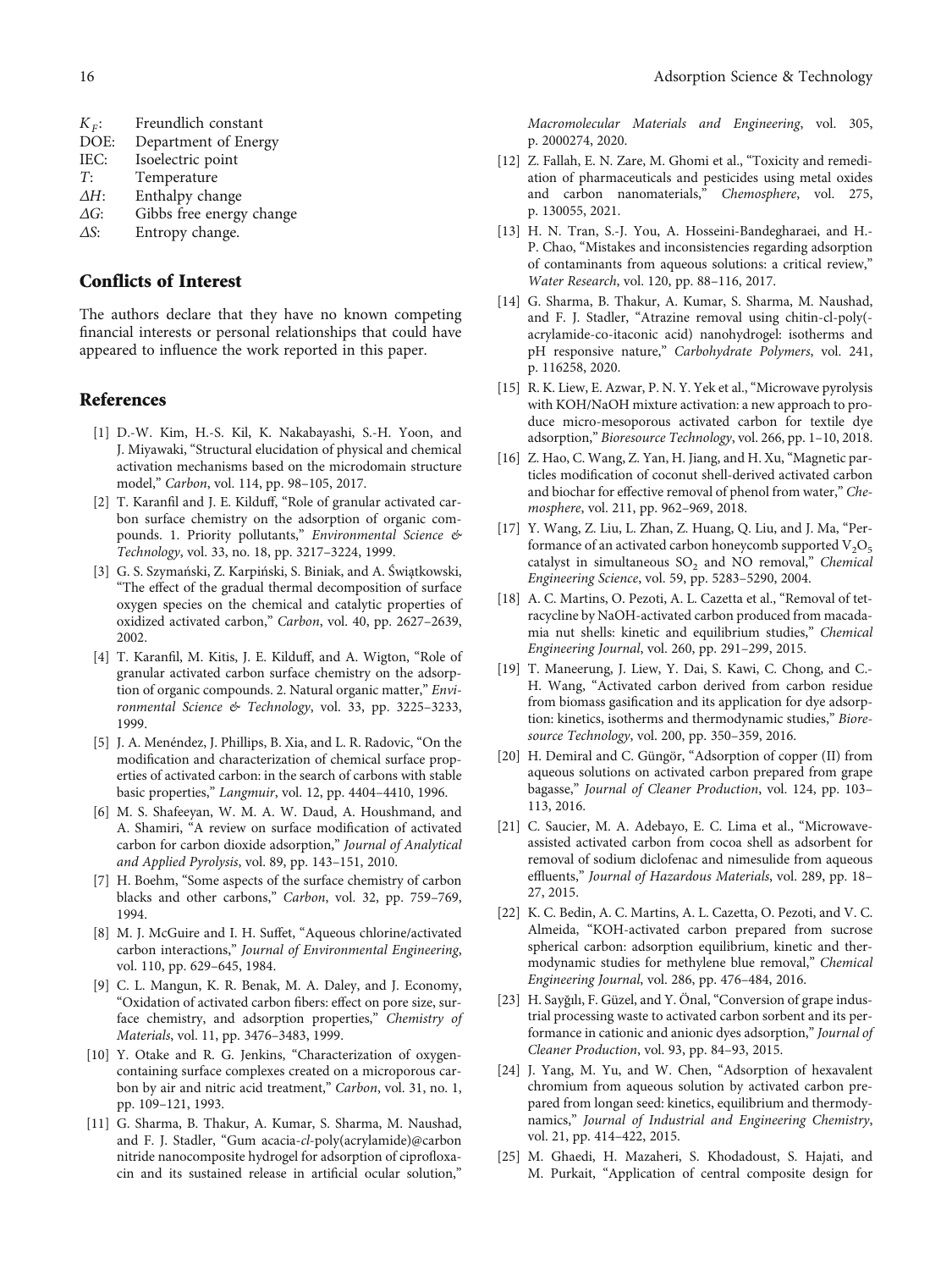<span id="page-18-0"></span>simultaneous removal of methylene blue and  $Pb^{2+}$  ions by walnut wood activated carbon," Spectrochimica Acta Part A: Molecular and Biomolecular Spectroscopy, vol. 135, pp. 479– 490, 2015.

- [26] A. E. Ogungbenro, D. V. Quang, K. A. Al-Ali, L. F. Vega, and M. R. Abu-Zahra, "Physical synthesis and characterization of activated carbon from date seeds for CO<sub>2</sub> capture," Journal of Environmental Chemical Engineering, vol. 6, no. 4, pp. 4245– 4252, 2018.
- [27] S.-A. Sajjadi, A. Mohammadzadeh, H. N. Tran et al., "Efficient mercury removal from wastewater by pistachio wood wastes-derived activated carbon prepared by chemical activation using a novel activating agent," Journal of Environmental Management, vol. 223, pp. 1001–1009, 2018.
- [28] G. G. V. Kumar, R. S. Kannan, T. C.-K. Yang, J. Rajesh, and G. Sivaraman, "An efficient "Ratiometric" fluorescent chemosensor for the selective detection of  $Hg^{2+}$  ions based on phosphonates: its live cell imaging and molecular keypad lock applications," Analytical Methods, vol. 11, pp. 901– 916, 2019.
- [29] G. Sharma, A. Kumar, A. A. Ghfar, A. García-Peñas, M. Naushad, and F. J. Stadler, "Fabrication and characterization of xanthan gum-cl-poly(acrylamide-co-alginic acid) hydrogel for adsorption of cadmium ions from aqueous medium," Gels, vol. 8, 2022.
- [30] M. D. G. de Luna, E. D. Flores, D. A. D. Genuino, C. M. Futalan, and M.-W. Wan, "Adsorption of Eriochrome Black T (EBT) dye using activated carbon prepared from waste rice hulls–optimization, isotherm and kinetic studies," Journal of the Taiwan Institute of Chemical Engineers, vol. 44, no. 4, pp. 646–653, 2013.
- [31] Y.-S. Ho and G. McKay, "Pseudo-second order model for sorption processes," Process Biochemistry, vol. 34, pp. 451– 465, 1999.
- [32] G. Sharma, M. Naushad, A. Kumar et al., "Efficient removal of coomassie brilliant blue R-250 dye using starch/poly (alginic acid-cl-acrylamide) nanohydrogel," Process Safety and Environmental Protection, vol. 109, pp. 301–310, 2017.
- [33] G. Sharma, A. Kumar, C. Chauhan et al., "Pectin-c \_rosslinked\_ -guar gum/SPION nanocomposite hydrogel for adsorption of m-cresol and o-chlorophenol," Sustainable Chemistry and Pharmacy, vol. 6, pp. 96–106, 2017.
- [34] M. T. Yagub, T. K. Sen, S. Afroze, and H. M. Ang, "Dye and its removal from aqueous solution by adsorption: a review," Advances in Colloid and Interface Science, vol. 209, pp. 172– 184, 2014.
- [35] O. Moradi and G. Sharma, "Emerging novel polymeric adsorbents for removing dyes from wastewater: a comprehensive review and comparison with other adsorbents," Environmental Research, vol. 201, p. 111534, 2021.
- [36] W. J. Weber and E. H. Smith, "Simulation and design models for adsorption processes," Environmental Science & Technology, vol. 21, pp. 1040–1050, 1987.
- [37] R. W. Coughlin and F. S. Ezra, "Role of surface acidity in the adsorption of organic pollutants on the surface of carbon," Environmental Science & Technology, vol. 2, pp. 291–297, 1968.
- [38] H. N. Tran, S.-J. You, and H.-P. Chao, "Effect of pyrolysis temperatures and times on the adsorption of cadmium onto orange peel derived biochar," Waste Management & Research, vol. 34, pp. 129–138, 2016.
- [39] T. X. Bui and H. Choi, "Comment on "Adsorption and desorption of oxytetracycline and carbamazepine by multiwalled carbon nanotubes"," Environmental Science & Technology, vol. 44, pp. 4828–4828, 2010.
- [40] Z. Jeirani, C. H. Niu, and J. Soltan, "Adsorption of emerging pollutants on activated carbon," Reviews in Chemical Engineering, vol. 33, pp. 491–522, 2017.
- [41] N. Srivastava and C. Majumder, "Novel biofiltration methods for the treatment of heavy metals from industrial wastewater," Journal of Hazardous Materials, vol. 151, pp. 1–8, 2008.
- [42] M. Naushad, S. Vasudevan, G. Sharma, A. Kumar, and Z. A. Alothman, "ALOthman, Adsorption kinetics, isotherms, and thermodynamic studies for Hg2+ adsorption from aqueous medium using alizarin red-S-loaded amberlite IRA-400 resin," Desalination and Water Treatment, vol. 57, pp. 18551–18559, 2016.
- [43] M. Naushad, Z. A. ALOthman, and G. Sharma, "Kinetics, isotherm and thermodynamic investigations for the adsorption of Co (II) ion onto crystal violet modified amberlite IR-120 resin," Ionics, vol. 21, pp. 1453–1459, 2015.
- [44] G. Sharma, D. Pathania, M. Naushad, and N. Kothiyal, "Fabrication, characterization and antimicrobial activity of polyaniline Th (IV) tungstomolybdophosphate nanocomposite material: efficient removal of toxic metal ions from water," Chemical Engineering Journal, vol. 251, pp. 413–421, 2014.
- [45] C. Namasivayam and K. Kadirvelu, "Uptake of mercury (II) from wastewater by activated carbon from an unwanted agricultural solid by-product: coirpith," Carbon, vol. 37, no. 1, pp. 79–84, 1999.
- [46] R. Naseem and S. Tahir, "Removal of Pb (II) from aqueous/ acidic solutions by using bentonite as an adsorbent," Water Research, vol. 35, pp. 3982–3986, 2001.
- [47] G. Sharma, M. Naushad, H. Ala'a et al., "Fabrication and characterization of chitosan- \_crosslinked\_ -poly(alginic acid) nanohydrogel for adsorptive removal of Cr(VI) metal ion from aqueous medium," International Journal of Biological Macromolecules, vol. 95, pp. 484–493, 2017.
- [48] L. Khezami and R. Capart, "Removal of chromium (VI) from aqueous solution by activated carbons: kinetic and equilibrium studies," Journal of Hazardous Materials, vol. 123, pp. 223–231, 2005.
- [49] I. Morosanu, C. Teodosiu, C. Paduraru, D. Ibanescu, and L. Tofan, "Biosorption of lead ions from aqueous effluents by rapeseed biomass," New Biotechnology, vol. 39, pp. 110– 124, 2017.
- [50] M. Sekar, V. Sakthi, and S. Rengaraj, "Kinetics and equilibrium adsorption study of lead (II) onto activated carbon prepared from coconut shell," Journal of Colloid and Interface Science, vol. 279, pp. 307–313, 2004.
- [51] K. Kadirvelu, K. Thamaraiselvi, and C. Namasivayam, "Adsorption of nickel (II) from aqueous solution onto activated carbon prepared from coirpith," Separation and Purification Technology, vol. 24, pp. 497–505, 2001.
- [52] A.-N. A. El-Hendawy, "The role of surface chemistry and solution pH on the removal of  $Pb^{2+}$  and  $Cd^{2+}$  ions via effective adsorbents from low-cost biomass," Journal of Hazardous Materials, vol. 167, pp. 260–267, 2009.
- [53] P. O. Ameh, "Modeling of the adsorption of Cu (II) and Cd (II) from aqueous solution by Iraqi palm-date activated carbon (IPDAC)," International Journal of Modern Chemistry, vol. 5, pp. 136–144, 2013.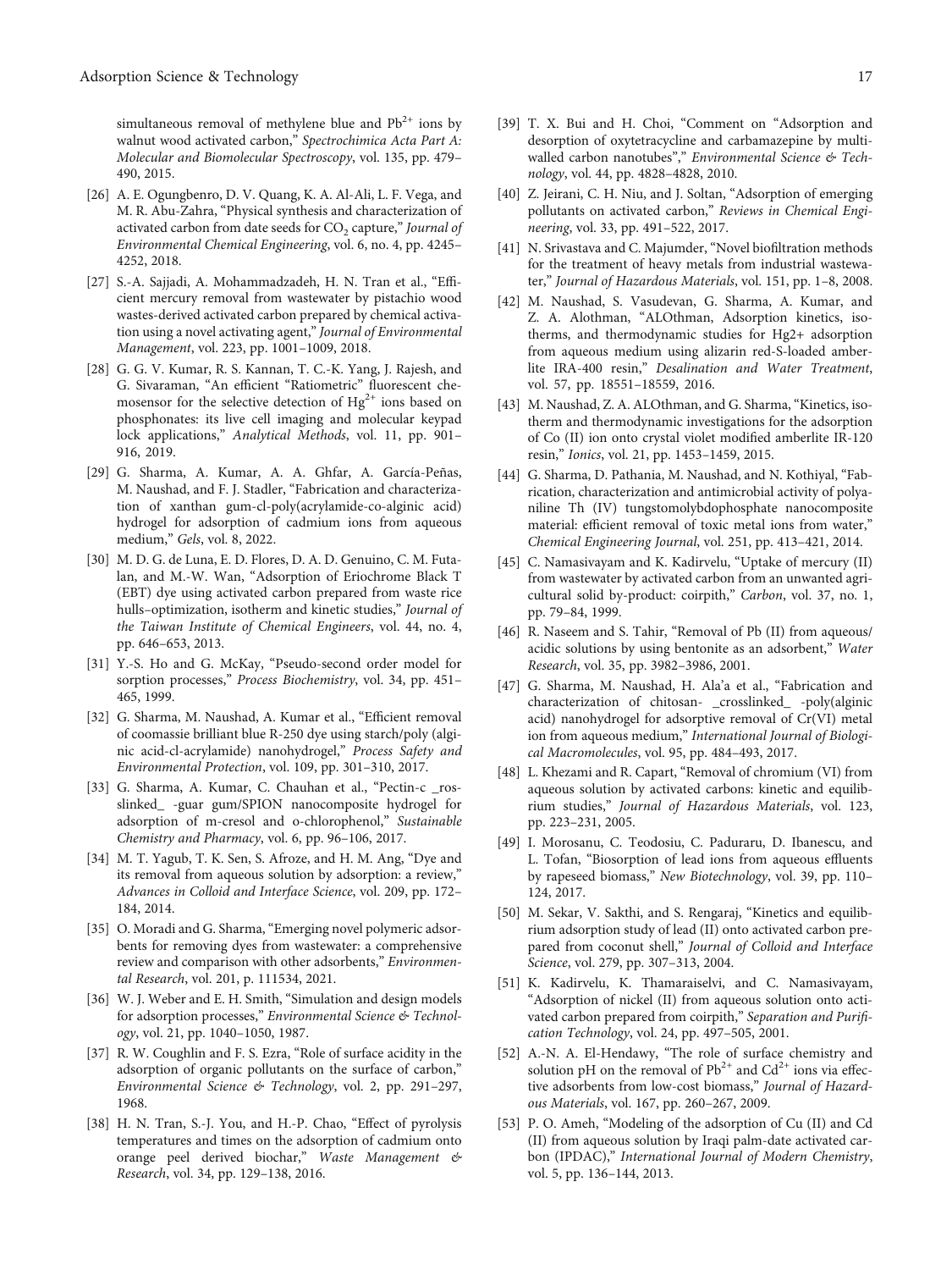- <span id="page-19-0"></span>[54] V. C. Srivastava, I. D. Mall, and I. M. Mishra, "Adsorption of toxic metal ions onto activated carbon: study of sorption behaviour through characterization and kinetics," Chemical Engineering and Processing: Process Intensification, vol. 47, pp. 1269–1280, 2008.
- [55] K. Kadirvelu and C. Namasivayam, "Activated carbon from coconut coirpith as metal adsorbent: adsorption of Cd(II) from aqueous solution," Advances in Environmental Research, vol. 7, no. 2, pp. 471–478, 2003.
- [56] M. Kobya, E. Demirbas, E. Senturk, and M. Ince, "Adsorption of heavy metal ions from aqueous solutions by activated carbon prepared from apricot stone," Bioresource Technology, vol. 96, pp. 1518–1521, 2005.
- [57] V. Gupta, S. Srivastava, D. Mohan, and S. Sharma, "Design parameters for fixed bed reactors of activated carbon developed from fertilizer waste for the removal of some heavy metal ions," Waste Management, vol. 17, no. 8, pp. 517–522, 1998.
- [58] D. Mohan and K. P. Singh, "Single-and multi-component adsorption of cadmium and zinc using activated carbon derived from bagasse—an agricultural waste," Water Research, vol. 36, pp. 2304–2318, 2002.
- [59] G. Z. Kyzas, G. Bomis, R. I. Kosheleva et al., "Nanobubbles effect on heavy metal ions adsorption by activated carbon," Chemical Engineering Journal, vol. 356, pp. 91–97, 2019.
- [60] J. Dich, S. H. Zahm, A. Hanberg, and H.-O. Adami, "Pesticides and cancer," Cancer Causes & Control, vol. 8, pp. 420–443, 1997.
- [61] M. Gavrilescu, "Fate of pesticides in the environment and its bioremediation," Engineering in Life Sciences, vol. 5, pp. 497– 526, 2005.
- [62] G. Sharma, A. Kumar, K. Devi et al., "Guar gum-crosslinkedsoya lecithin nanohydrogel sheets as effective adsorbent for the removal of thiophanate methyl fungicide," International Journal of Biological Macromolecules, vol. 114, pp. 295–305, 2018.
- [63] A. Hossain, K. Sakthipandi, A. A. Ullah, and S. Roy, "Recent progress and approaches on carbon-free energy from water splitting," Nano-Micro Letters, vol. 11, pp. 1–26, 2019.
- [64] E. Ayranci and N. Hoda, "Adsorption kinetics and isotherms of pesticides onto activated carbon-cloth," Chemosphere, vol. 60, pp. 1600–1607, 2005.
- [65] A. L. Ahmad, L. Tan, and S. A. Shukor, "Dimethoate and atrazine retention from aqueous solution by nanofiltration membranes," Journal of Hazardous Materials, vol. 151, pp. 71–77, 2008.
- [66] F. K. Yuen and B. Hameed, "Recent developments in the preparation and regeneration of activated carbons by microwaves," Advances in Colloid and Interface Science, vol. 149, pp. 19–27, 2009.
- [67] C.-F. Chang, C.-Y. Chang, K.-E. Hsu, S.-C. Lee, and W. Höll, "Adsorptive removal of the pesticide methomyl using hypercrosslinked polymers," Journal of Hazardous Materials, vol. 155, no. 1-2, pp. 295–304, 2008.
- [68] W. K. Lafi and Z. Al-Qodah, "Combined advanced oxidation and biological treatment processes for the removal of pesticides from aqueous solutions," Journal of Hazardous Materials, vol. 137, pp. 489–497, 2006.
- [69] B. Hameed, J. Salman, and A. Ahmad, "Adsorption isotherm and kinetic modeling of 2,4-D pesticide on activated carbon derived from date stones," Journal of Hazardous Materials, vol. 163, no. 1, pp. 121–126, 2009.
- [70] P. Chingombe, B. Saha, and R. Wakeman, "Effect of surface modification of an engineered activated carbon on the sorption of 2, 4-dichlorophenoxy acetic acid and benazolin from water," Journal of Colloid and Interface Science, vol. 297, pp. 434–442, 2006.
- [71] O. Adam, M. Bitschené, G. Torri, F. De Giorgi, P.-M. Badot, and G. Crini, "Studies on adsorption of propiconazole on modified carbons," Separation and Purification Technology, vol. 46, pp. 11–18, 2005.
- [72] J.-W. Yoo, T.-Y. Kim, S.-Y. Cho, S.-G. Rho, and S.-J. Kim, "Adsorption and desorption characteristics of maltooligosaccharide for the surface treated activated carbons," Adsorption, vol. 11, pp. 719–723, 2005.
- [73] J. Salman, V. Njoku, and B. Hameed, "Adsorption of pesticides from aqueous solution onto banana stalk activated carbon," Chemical Engineering Journal, vol. 174, no. 1, pp. 41– 48, 2011.
- [74] C. Faur, H. MEtivier-Pignon, and P. Le Cloirec, "Multicomponent adsorption of pesticides onto activated carbon fibers," Adsorption, vol. 11, pp. 479–490, 2005.
- [75] V. Gupta, B. Gupta, A. Rastogi, S. Agarwal, and A. Nayak, "Pesticides removal from waste water by activated carbon prepared from waste rubber tire," Water Research, vol. 45, no. 13, pp. 4047–4055, 2011.
- [76] A. Spaltro, S. Simonetti, S. A. Torrellas et al., "Adsorption of bentazon on CAT and CARBOPAL activated carbon: experimental and computational study," Applied Surface Science, vol. 433, pp. 487–501, 2018.
- [77] J. Sotelo, G. Ovejero, J. Delgado, and I. Martınez, "Adsorption of lindane from water onto GAC: effect of carbon loading on kinetic behavior," Chemical Engineering Journal, vol. 87, pp. 111–120, 2002.
- [78] O. Kitous, A. Cheikh, H. Lounici, H. Grib, A. Pauss, and N. Mameri, "Application of the electrosorption technique to remove Metribuzin pesticide," Journal of Hazardous Materials, vol. 161, no. 2-3, pp. 1035–1039, 2009.
- [79] N. K. Hamadi, S. Swaminathan, and X. D. Chen, "Adsorption of paraquat dichloride from aqueous solution by activated carbon derived from used tires," Journal of Hazardous Materials, vol. 112, pp. 133–141, 2004.
- [80] A. H. El-Sheikh, J. A. Sweileh, Y. S. Al-Degs, A. A. Insisi, and N. Al-Rabady,"Critical evaluation and comparison of enrichment efficiency of multi-walled carbon nanotubes, C18 silica and activated carbon towards some pesticides from environmental waters," Talanta, vol. 74, pp. 1675–1680, 2008.
- [81] T.-Y. Kim, S.-S. Park, S.-J. Kim, and S.-Y. Cho, "Separation characteristics of some phenoxy herbicides from aqueous solution," Adsorption, vol. 14, p. 611, 2008.
- [82] Y. Yang, Y. Chun, G. Sheng, and M. Huang, "pH-dependence of pesticide adsorption by wheat-residue-derived black carbon," Langmuir, vol. 20, pp. 6736–6741, 2004.
- [83] J.-Y. Hu, T. Aizawa, Y. Ookubo, T. Morita, and Y. Magara, "Adsorptive characteristics of ionogenic aromatic pesticides in water on powdered activated carbon," Water Research, vol. 32, pp. 2593–2600, 1998.
- [84] J. Salman, V. Njoku, and B. Hameed, "Bentazon and carbofuran adsorption onto date seed activated carbon: kinetics and equilibrium," Chemical Engineering Journal, vol. 173, no. 2, pp. 361–368, 2011.
- [85] S. Álvarez-Torrellas, A. Rodríguez, G. Ovejero, and J. García, "Comparative adsorption performance of ibuprofen and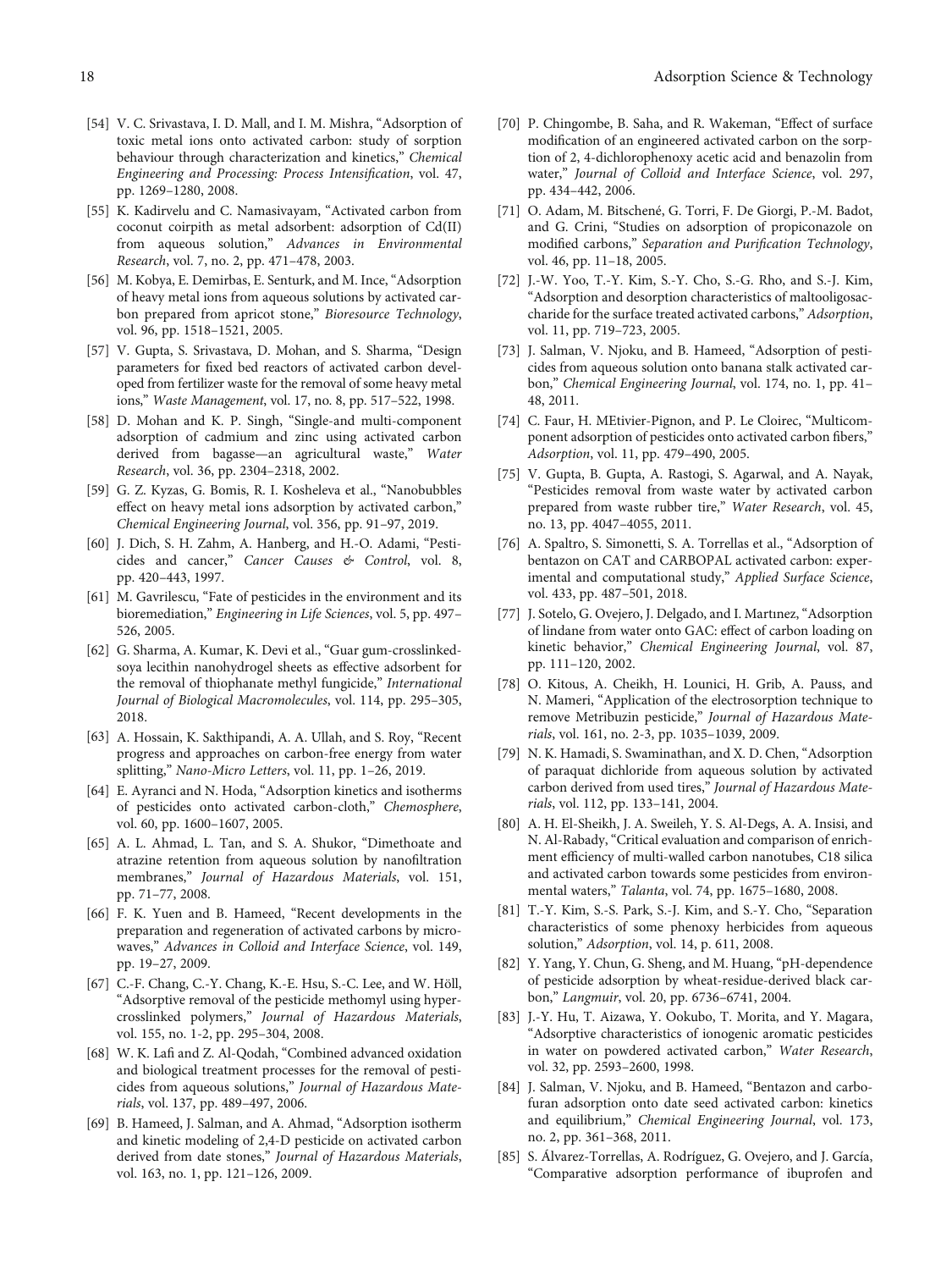<span id="page-20-0"></span>tetracycline from aqueous solution by carbonaceous materials," Chemical Engineering Journal, vol. 283, pp. 936–947, 2016.

- [86] F. Güzel and H. Sayğılı, "Adsorptive efficacy analysis of novel carbonaceous sorbent derived from grape industrial processing wastes towards tetracycline in aqueous solution," Journal of the Taiwan Institute of Chemical Engineers, vol. 60, pp. 236–240, 2016.
- [87] W. Liu, J. Zhang, C. Zhang, and L. Ren, "Sorption of norfloxacin by lotus stalk-based activated carbon and iron-doped activated alumina: mechanisms, isotherms and kinetics," Chemical Engineering Journal, vol. 171, pp. 431–438, 2011.
- [88] G. Moussavi, A. Alahabadi, K. Yaghmaeian, and M. Eskandari, "Preparation, characterization and adsorption potential of the NH4Cl-induced activated carbon for the removal of amoxicillin antibiotic from water," Chemical Engineering Journal, vol. 217, pp. 119–128, 2013.
- [89] H. Pouretedal and N. Sadegh, "Effective removal of amoxicillin, cephalexin, tetracycline and penicillin G from aqueous solutions using activated carbon nanoparticles prepared from vine wood," Journal of Water Process Engineering, vol. 1, pp. 64–73, 2014.
- [90] H. Mansouri, R. J. Carmona, A. Gomis-Berenguer, S. Souissi-Najar, A. Ouederni, and C. O. Ania, "Competitive adsorption of ibuprofen and amoxicillin mixtures from aqueous solution on activated carbons," Journal of Colloid and Interface Science, vol. 449, pp. 252–260, 2015.
- [91] Y. Sun, Q. Yue, B. Gao et al., "Preparation of activated carbon derived from cotton linter fibers by fused NaOH activation and its application for oxytetracycline (OTC) adsorption," Journal of Colloid and Interface Science, vol. 368, pp. 521– 527, 2012.
- [92] D. Zhang, J. Yin, J. Zhao, H. Zhu, and C. Wang, "Adsorption and removal of tetracycline from water by petroleum cokederived highly porous activated carbon," Journal of Environmental Chemical Engineering, vol. 3, pp. 1504–1512, 2015.
- [93] R. Acosta, V. Fierro, A. M. de Yuso, D. Nabarlatz, and A. Celzard, "Tetracycline adsorption onto activated carbons produced by KOH activation of tyre pyrolysis char," Chemosphere, vol. 149, pp. 168–176, 2016.
- [94] A. Ahmad, S. H. Mohd-Setapar, C. S. Chuong et al., "Recent advances in new generation dye removal technologies: novel search for approaches to reprocess wastewater," RSC Advances, vol. 5, no. 39, pp. 30801–30818, 2015.
- [95] J. Abdi, M. Vossoughi, N. M. Mahmoodi, and I. Alemzadeh, "Synthesis of metal-organic framework hybrid nanocomposites based on GO and CNT with high adsorption capacity for dye removal," Chemical Engineering Journal, vol. 326, pp. 1145–1158, 2017.
- [96] G. Sharma, A. Kumar, M. Naushad et al., "Fabrication and characterization of gum arabic-cl-poly (acrylamide) nanohydrogel for effective adsorption of crystal violet dye," Carbohydrate Polymers, vol. 202, pp. 444–453, 2018.
- [97] G. Sharma, A. Khosla, A. Kumar et al., "A comprehensive review on the removal of noxious pollutants using carrageenan based advanced adsorbents," Chemosphere, vol. 289, p. 133100, 2022.
- [98] M. Purkait, S. DasGupta, and S. De, "Adsorption of eosin dye on activated carbon and its surfactant based desorption," Journal of Environmental Management, vol. 76, pp. 135– 142, 2005.
- [99] A. Sharma, G. Sharma, M. Naushad, A. A. Ghfar, and D. Pathania, "Remediation of anionic dye from aqueous system using bio-adsorbent prepared by microwave activation," Environmental Technology, vol. 39, pp. 917–930, 2018.
- [100] G. Sharma, A. Kumar, M. Naushad et al., "Adsorptional-photocatalytic removal of fast sulphon black dye by using chitincl-poly(itaconic acid-co-acrylamide)/zirconium tungstate nanocomposite hydrogel," Journal of Hazardous Materials, vol. 416, p. 125714, 2021.
- [101] G. Sharma, B. Thakur, M. Naushad et al., "Applications of nanocomposite hydrogels for biomedical engineering and environmental protection," Environmental Chemistry Letters, vol. 16, pp. 113–146, 2018.
- [102] S. A. Ganiyu, O. O. Ajumobi, S. A. Lateef et al., "Boron-doped activated carbon as efficient and selective adsorbent for ultradeep desulfurization of 4, 6-dimethyldibenzothiophene," Chemical Engineering Journal, vol. 321, pp. 651–661, 2017.
- [103] L. Liu, J. Zhang, Y. Tan et al., "Rapid decolorization of anthraquinone and triphenylmethane dye using chloroperoxidase: catalytic mechanism, analysis of products and degradation route," Chemical Engineering Journal, vol. 244, pp. 9–18, 2014.
- [104] G. Sharma, M. Naushad, D. Pathania, A. Mittal, and G. El-Desoky, "Modification of Hibiscus cannabinus fiber by graft copolymerization: application for dye removal," Desalination and Water Treatment, vol. 54, no. 11, pp. 3114– 3121, 2015.
- [105] C. Namasivayam and D. Kavitha, "Removal of Congo Red from water by adsorption onto activated carbon prepared from coir pith, an agricultural solid waste," Dyes and Pigments, vol. 54, pp. 47–58, 2002.
- [106] I. Tan, B. Hameed, and A. Ahmad, "Equilibrium and kinetic studies on basic dye adsorption by oil palm fibre activated carbon," Chemical Engineering Journal, vol. 127, pp. 111– 119, 2007.
- [107] B. Hameed, A. Ahmad, and K. Latiff, "Adsorption of basic dye (methylene blue) onto activated carbon prepared from rattan sawdust," Dyes and Pigments, vol. 75, pp. 143–149, 2007.
- [108] C. Djilani, R. Zaghdoudi, F. Djazi et al., "Adsorption of dyes on activated carbon prepared from apricot stones and commercial activated carbon," Journal of the Taiwan Institute of Chemical Engineers, vol. 53, pp. 112–121, 2015.
- [109] M. Özacar and İ. A. Şengil, "Adsorption of metal complex dyes from aqueous solutions by pine sawdust," Bioresource Technology, vol. 96, pp. 791–795, 2005.
- [110] W. Liu, X. Wang, and M. Zhang, "Preparation of highly mesoporous wood-derived activated carbon fiber and the mechanism of its porosity development," Holzforschung, vol. 71, pp. 363–371, 2017.
- [111] E. Ghasemian Lemraski, S. Sharafinia, and M. Alimohammadi, "New activated carbon from Persian mesquite grain as an excellent adsorbent," Physical Chemistry Research, vol. 5, pp. 81–98, 2017.
- [112] A. A. Spagnoli, D. A. Giannakoudakis, and S. Bashkova, "Adsorption of methylene blue on cashew nut shell based carbons activated with zinc chloride: the role of surface and structural parameters," Journal of Molecular Liquids, vol. 229, pp. 465–471, 2017.
- [113] M. Danish, T. Ahmad, S. Majeed et al., "Use of banana trunk waste as activated carbon in scavenging methylene blue dye: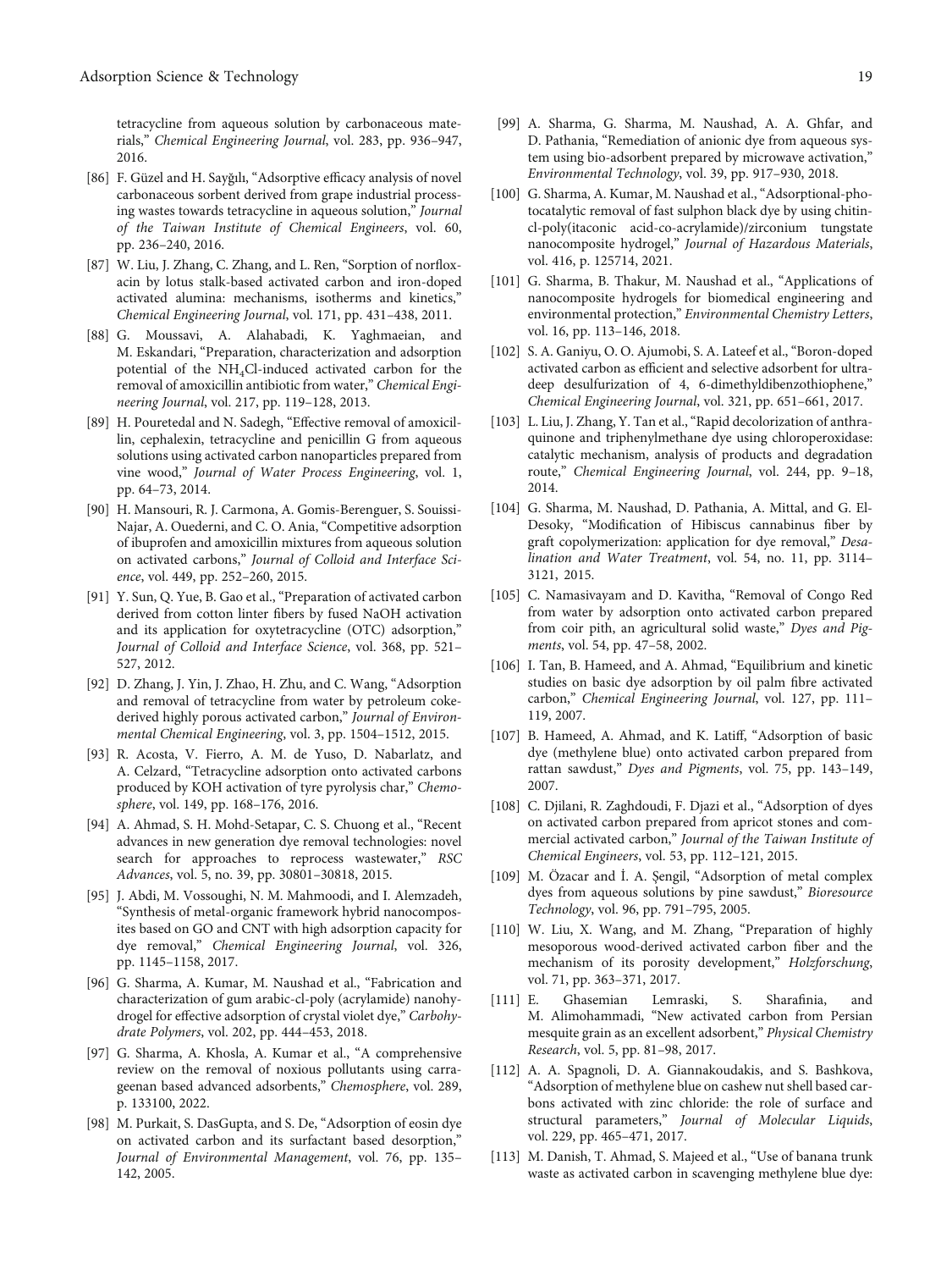<span id="page-21-0"></span>kinetic, thermodynamic, and isotherm studies," Bioresource Technology Reports, vol. 3, pp. 127–137, 2018.

- [114] T. S. Kazeem, S. A. Lateef, S. A. Ganiyu et al., "Aluminiummodified activated carbon as efficient adsorbent for cleaning of cationic dye in wastewater," Journal of Cleaner Production, vol. 205, pp. 303–312, 2018.
- [115] M. Goswami and P. Phukan, "Enhanced adsorption of cationic dyes using sulfonic acid modified activated carbon," Journal of Environmental Chemical Engineering, vol. 5, pp. 3508–3517, 2017.
- [116] E. N. El Qada, S. J. Allen, and G. M. Walker, "Adsorption of methylene blue onto activated carbon produced from steam activated bituminous coal: a study of equilibrium adsorption isotherm," Chemical Engineering Journal, vol. 124, no. 1-3, pp. 103–110, 2006.
- [117] J.-J. Gao, Y.-B. Qin, T. Zhou et al., "Adsorption of methylene blue onto activated carbon produced from tea (Camellia sinensis L.) seed shells: kinetics, equilibrium, and thermodynamics studies," Journal of Zhejiang University Science B, vol. 14, no. 7, pp. 650–658, 2013.
- [118] O. S. Bello, I. A. Adeogun, J. C. Ajaelu, and E. O. Fehintola, "Adsorption of methylene blue onto activated carbon derived from periwinkle shells: kinetics and equilibrium studies," Chemistry and Ecology, vol. 24, pp. 285–295, 2008.
- [119] A. H. Jawad, R. A. Rashid, M. A. M. Ishak, and L. D. Wilson, "Adsorption of methylene blue onto activated carbon developed from biomass waste by  $H_2SO_4$  activation: kinetic, equilibrium and thermodynamic studies," Desalination and Water Treatment, vol. 57, pp. 25194–25206, 2016.
- [120] S. Azizian, M. Haerifar, and H. Bashiri, "Adsorption of methyl violet onto granular activated carbon: equilibrium, kinetics and modeling," Chemical Engineering Journal, vol. 146, pp. 36–41, 2009.
- [121] A. M. Din, C. Foo, B. Hameed, and A. Ahmad, "Adsorption of methyl violet dye onto acid modified activated carbon: isotherms and thermodynamic analyses," in 12th APCChE Congress, vol. 5-133, Dalian, China, 2008.
- [122] O. S. Bello and M. A. Ahmad, "Coconut (Cocos nucifera) shell based activated carbon for the removal of malachite green dye from aqueous solutions," Separation Science and Technology, vol. 47, pp. 903–912, 2012.
- [123] W. Liu, C. Yao, M. Wang, J. Ji, L. Ying, and C. Fu, "Kinetics and thermodynamics characteristics of cationic yellow X-GL adsorption on attapulgite/rice hull-based activated carbon nanocomposites," Environmental Progress & Sustainable Energy, vol. 32, no. 3, pp. 655–662, 2013.
- [124] J. Yang and K. Qiu, "Preparation of activated carbons from walnut shells via vacuum chemical activation and their application for methylene blue removal," Chemical Engineering Journal, vol. 165, pp. 209–217, 2010.
- [125] R. Malik, D. Ramteke, and S. Wate, "Adsorption of malachite green on groundnut shell waste based powdered activated carbon," Waste Management, vol. 27, pp. 1129–1138, 2007.
- [126] K.-L. Chiu and D. H. Ng, "Synthesis and characterization of cotton-made activated carbon fiber and its adsorption of methylene blue in water treatment," Biomass and Bioenergy, vol. 46, pp. 102–110, 2012.
- [127] Y. Gao, W. Zhang, Q. Yue et al., "Simple synthesis of hierarchical porous carbon from Enteromorpha prolifera by a selftemplate method for supercapacitor electrodes," Journal of Power Sources, vol. 270, pp. 403–410, 2014.
- [128] M. J. Ahmed and S. K. Theydan, "Optimization of microwave preparation conditions for activated carbon from \_Albizia lebbeck\_ seed pods for methylene blue dye adsorption," Journal of Analytical and Applied Pyrolysis, vol. 105, pp. 199–208, 2014.
- [129] G. Karaçetin, S. Sivrikaya, and M. Imamoğlu, "Adsorption of methylene blue from aqueous solutions by activated carbon prepared from hazelnut husk using zinc chloride," Journal of Analytical and Applied Pyrolysis, vol. 110, pp. 270–276, 2014.
- [130] O. P. Junior, A. L. Cazetta, R. C. Gomes et al., "Synthesis of  $ZnCl<sub>2</sub>$ -activated carbon from macadamia nut endocarp (Macadamia integrifolia) by microwave-assisted pyrolysis: optimization using RSM and methylene blue adsorption," Journal of Analytical and Applied Pyrolysis, vol. 105, pp. 166–176, 2014.
- [131] A. Ahmad, M. Loh, and J. Aziz, "Preparation and characterization of activated carbon from oil palm wood and its evaluation on methylene blue adsorption," Dyes and Pigments, vol. 75, no. 2, pp. 263–272, 2007.
- [132] M. Berrios, M. Á. Martín, and A. Martín, "Treatment of pollutants in wastewater: adsorption of methylene blue onto olive-based activated carbon," Journal of Industrial and Engineering Chemistry, vol. 18, pp. 780–784, 2012.
- [133] M. Kumar and R. Tamilarasan, "Modeling studies for the removal of methylene blue from aqueous solution using Acacia fumosa seed shell activated carbon," Journal of Environmental Chemical Engineering, vol. 1, pp. 1108–1116, 2013.
- [134] S. Altenor, B. Carene, E. Emmanuel, J. Lambert, J.- J. Ehrhardt, and S. Gaspard, "Adsorption studies of methylene blue and phenol onto vetiver roots activated carbon prepared by chemical activation," Journal of Hazardous Materials, vol. 165, pp. 1029–1039, 2009.
- [135] Y. Gokce and Z. Aktas, "Nitric acid modification of activated carbon produced from waste tea and adsorption of methylene blue and phenol," Applied Surface Science, vol. 313, pp. 352– 359, 2014.
- [136] M. J. Ahmed and S. K. Dhedan, "Equilibrium isotherms and kinetics modeling of methylene blue adsorption on agricultural wastes-based activated carbons," Fluid Phase Equilibria, vol. 317, pp. 9–14, 2012.
- [137] X. Zhang, B. Gao, A. E. Creamer, C. Cao, and Y. Li, "Adsorption of VOCs onto engineered carbon materials: a review," Journal of Hazardous Materials, vol. 338, pp. 102–123, 2017.
- [138] L. A. Rodrigues, M. L. C. P. da Silva, M. O. Alvarez-Mendes, A. dos Reis Coutinho, and G. P. Thim, "Phenol removal from aqueous solution by activated carbon produced from avocado kernel seeds," Chemical Engineering Journal, vol. 174, no. 1, pp. 49–57, 2011.
- [139] Y. Tham, P. A. Latif, A. Abdullah, A. Shamala-Devi, and Y. Taufiq-Yap, "Performances of toluene removal by activated carbon derived from durian shell," Bioresource Technology, vol. 102, pp. 724–728, 2011.
- [140] J. V. Nabais, J. Gomes, P. Carrott, C. Laginhas, and S. Roman, "Phenol removal onto novel activated carbons made from lignocellulosic precursors: influence of surface properties,"Journal of Hazardous Materials, vol. 167, pp. 904–910, 2009.
- [141] S. Suganuma, K. Nakajima, M. Kitano et al., "Hydrolysis of cellulose by amorphous carbon bearing  $SO<sub>3</sub>H$ , COOH, and OH groups," Journal of the American Chemical Society, vol. 130, no. 38, pp. 12787–12793, 2008.